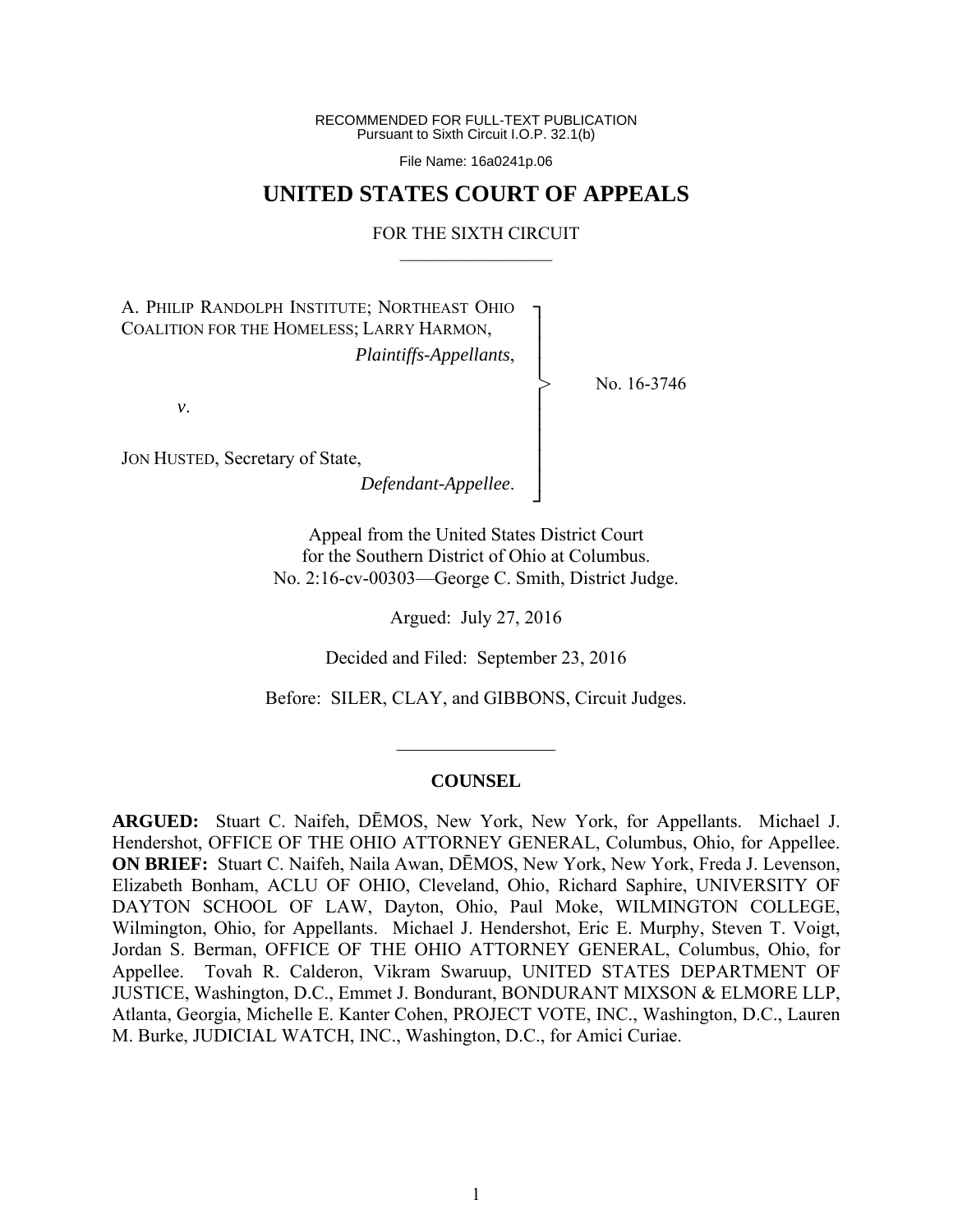CLAY, J., delivered the opinion of the court in which GIBBONS, J., joined, and SILER, J., joined in part. SILER, J. (pp. 22–25), delivered a separate opinion concurring in part and dissenting in part.

# **OPINION**   $\frac{1}{2}$

 $\frac{1}{2}$ 

CLAY, Circuit Judge. The A. Philip Randolph Institute ("APRI"), the Northeast Ohio Coalition for the Homeless ("NEOCH"), and Larry Harmon (collectively "Plaintiffs") filed suit seeking to enjoin the defendant, Ohio Secretary of State Jon Husted ("the Secretary"), from removing the names of registered voters from Ohio's voter rolls pursuant to the state's so-called Supplemental Process, which Plaintiffs allege violates the National Voter Registration Act of 1993 ("NVRA"), 52 U.S.C. § 20501 *et seq.*, and the Help America Vote Act of 2002 ("HAVA"), 52 U.S.C. § 20901 *et seq.* Plaintiffs also sought an injunction requiring the Secretary either to reinstate otherwise eligible voters who were improperly removed from the rolls pursuant to the Supplemental Process, or to count provisional ballots cast by such persons. Finally, Plaintiffs alleged that the change-of-address confirmation notices mailed to voters as part of the Supplemental Process fail to meet the standards for such notices set out in the NVRA, 52 U.S.C. § 20507(d)(2). Before us is Plaintiffs' appeal from the district court's order denying Plaintiffs' request for a permanent injunction and directing entry of judgment in favor of the Secretary. For the reasons set forth below, we **REVERSE** the district court's judgment and **REMAND** for further proceedings consistent with this opinion.

## **BACKGROUND**

#### **Factual History**

 In addition to maintaining procedures for removing the names of the deceased, those who have been adjudicated incompetent, and convicted felons from its voter rolls, *see* Ohio Rev. Code § 3503.18(A)–(C), Ohio utilizes two processes for identifying and purging from the rolls voters who are no longer eligible to vote because they have moved outside their county of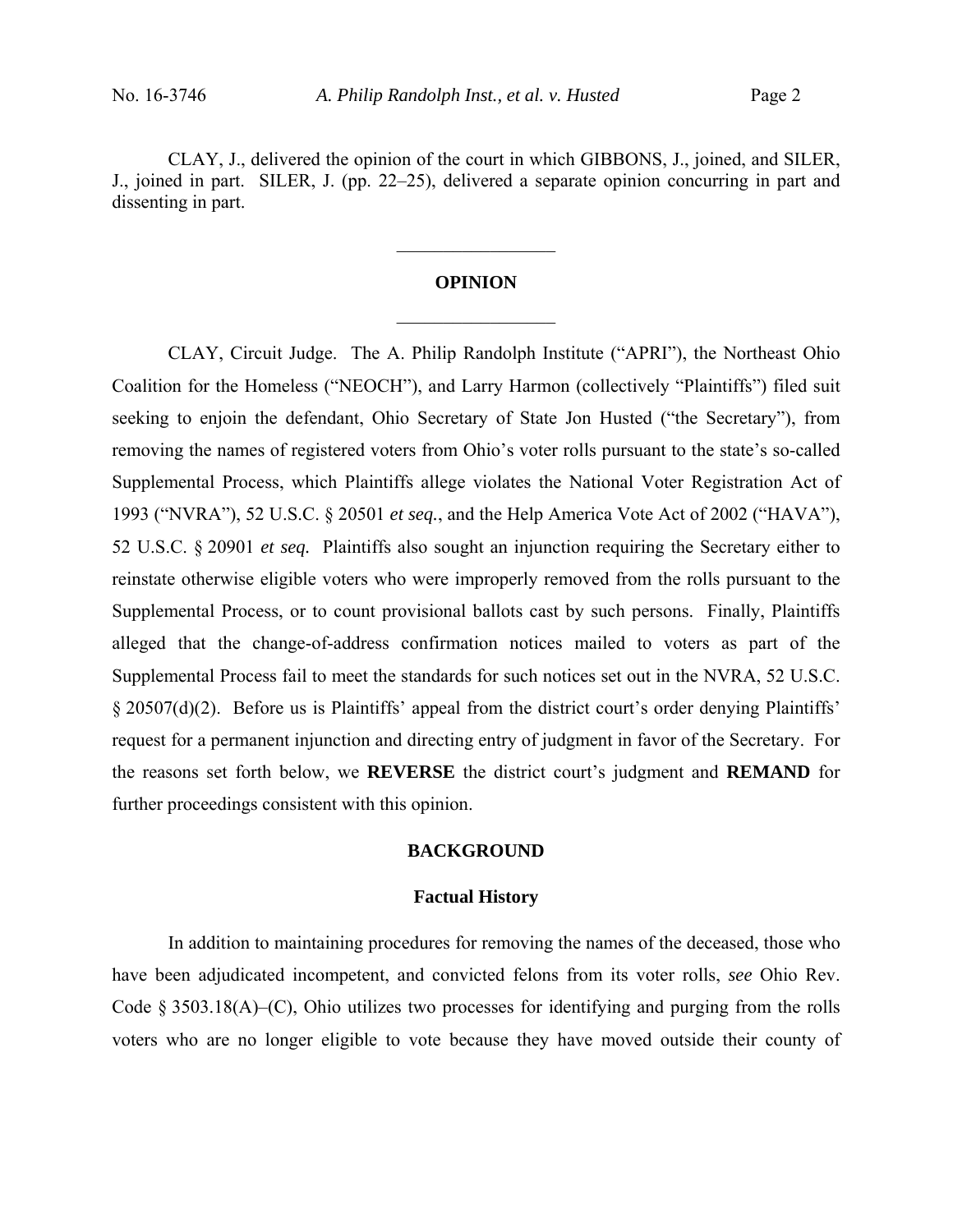registration. *See* Ohio Rev. Code § 3503.21.**<sup>1</sup>** The first is Ohio's "NCOA Process," under which the Secretary's office compares the names and addresses contained in Ohio's Statewide Voter Registration Database to the National Change of Address ("NCOA") database. "The NCOA database contains names and addresses of individuals who have filed changes of address with the United States Postal Service." (R. 38-2, Damschroder Decl., ¶ 11.) The Secretary thereafter provides each county's Board of Elections ("BOE") with a list of voters registered therein who appear to have moved, based on the comparison of the two databases. The BOEs then "send[] a confirmation notice . . . to each individual identified." (*Id.*) That notice is a postage prepaid forwardable form on which the voter must indicate whether he or she still lives at the same address. Recipients of the notice are removed from the rolls if they: (1) do not respond to the confirmation notice or update their registration; *and* (2) do not subsequently vote during a period of four consecutive years that includes two federal elections.**<sup>2</sup>** *See* Ohio Rev. Code  $§ 3503.21(A)(7), (B).$ 

 Ohio's so-called "Supplemental Process" is the second method the state uses for identifying and removing from the rolls voters who are no longer eligible to vote due to a change of residence. The Supplemental Process is largely identical to the NCOA Process, except in the way it begins: rather than identifying voters who may have moved by reference to the NCOA database, each county's BOE compiles a list of registered voters who have not engaged in any "voter activity" for two years. For the purposes of the Supplemental Process, "voter activity" includes "filing a change of address" with a designated state agency; "filing a voter registration card with the [BOE]; . . . casting an absentee ballot; casting a provisional ballot; [or] voting on election day."**<sup>3</sup>** (R. 42-1, Damschroder Dep., PageID 1548–49.) After compiling a list of inactive voters, each BOE sends a confirmation notice to those on its list. As with the NCOA

<sup>&</sup>lt;u>1</u> Both processes are performed on an annual basis. *See* Ohio Rev. Code § 3503.21(D).

<sup>&</sup>lt;sup>2</sup>As discussed below, the NCOA Process mirrors the voter roll maintenance procedure outlined in Section 8, subsection (c) of the NVRA. *See* 52 U.S.C. § 20507(c). Because that subsection describes the NCOA Process as one way in which states "may" comply with their obligation under the NVRA to identify and remove voters who are no longer eligible due to a change of residence, *see* 52 U.S.C. § 20507(a)(4) and (c), the NCOA Process is sometimes referred to in this litigation as the "Safe-Harbor Process."

<sup>&</sup>lt;sup>3</sup> According to the Secretary, BOEs carrying out the Supplemental Process "also have discretion to consider whether signing a candidate, issue, or local option petition is viewed as voter activity." (R. 38, Def.'s Merits Br., PageID 257.)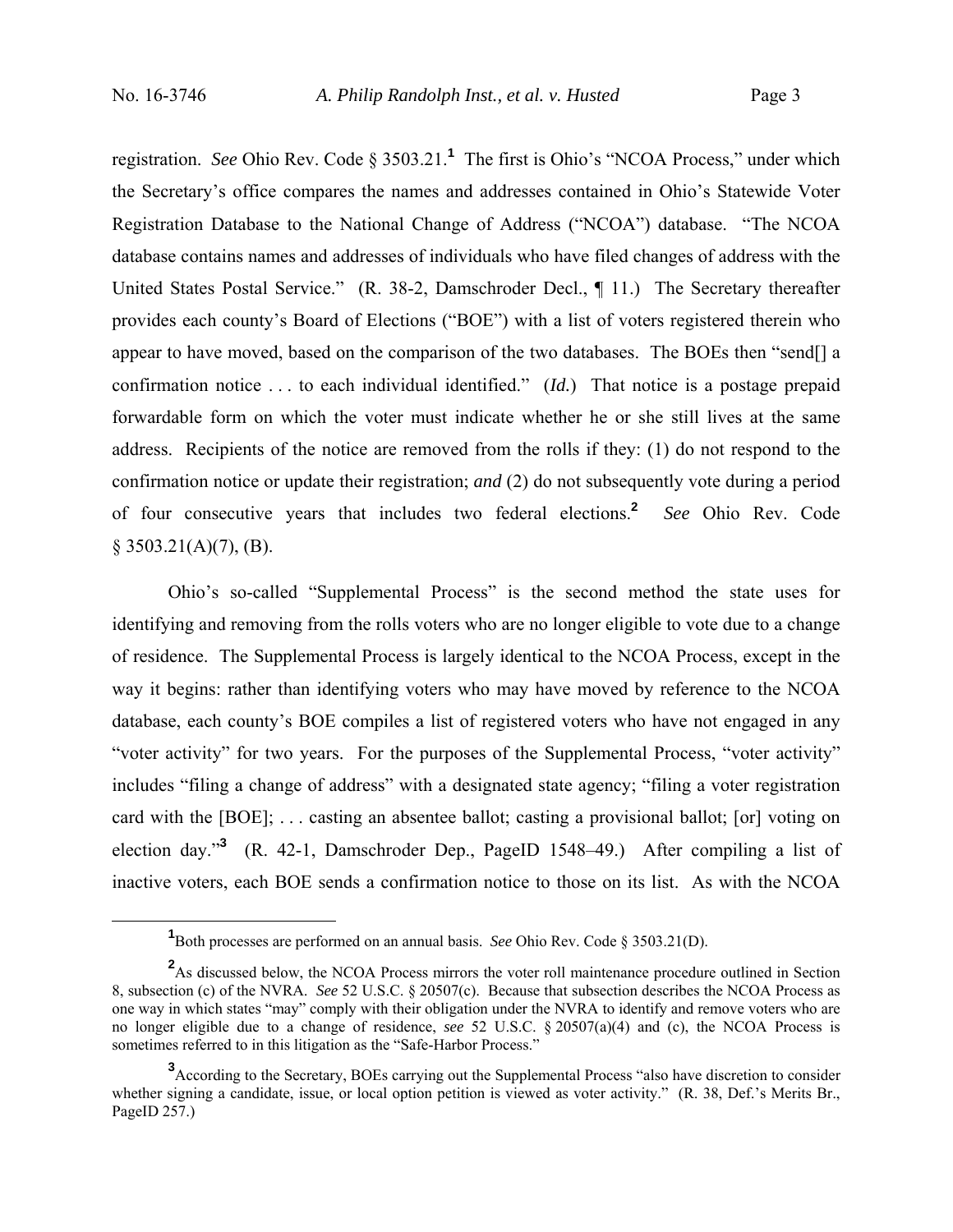Process, voters sent a confirmation notice are removed from the rolls if they subsequently fail to vote for four years and fail to either respond to the notice or re-register. In sum, under the Supplemental Process, a voter is purged from the rolls after six years of inactivity—even if he or she did not move and otherwise remains eligible to vote.

 When this litigation began, the confirmation notices sent to voters pursuant to both the NCOA Process and Supplemental Process required that voters provide their name, current Ohio address, date of birth, and either their Ohio driver's license number, their Social Security number, or a copy of a document verifying their identity and address. The notices required that voters provide such information regardless of whether they had changed address or were merely confirming that they still lived at the same address. Moreover, the notices did not adequately inform voters of the consequences of failing to respond to the notice; rather, the form indicated that the recipient's registration "may" be canceled if he or she did not respond, re-register, or vote in the next four years. (R. 42-13, 2015 Conf. Notice Form, PageID 1702.) Finally, the form failed to inform voters who had moved outside of Ohio on how they could remain eligible to vote in their new state.

 As discussed below, the Secretary issued a new confirmation notice form during the pendency of this litigation. On the newly issued form, voters can confirm that they have not changed address by simply signing, dating, and returning the postage prepaid form. The new form also provides voters with the dates by which they must either return the form or vote in order to remain registered. Notably, however, the new form still lacks information on how persons who have moved to another state can register to vote in their new state.

### **Procedural History**

 This case began with two letters sent by NEOCH and APRI to the Secretary in December 2015 and February 2016, respectively. Both letters asserted that Ohio's Supplemental Process violated Section 8 of the NVRA. Not long after sending their letters, APRI and NEOCH representatives began meeting with the Secretary in an attempt to resolve their concerns without litigation. Those meetings failed to produce results, causing Plaintiffs to file this suit in federal district court on April 6, 2016. Plaintiffs' complaint alleged two causes of action relevant to this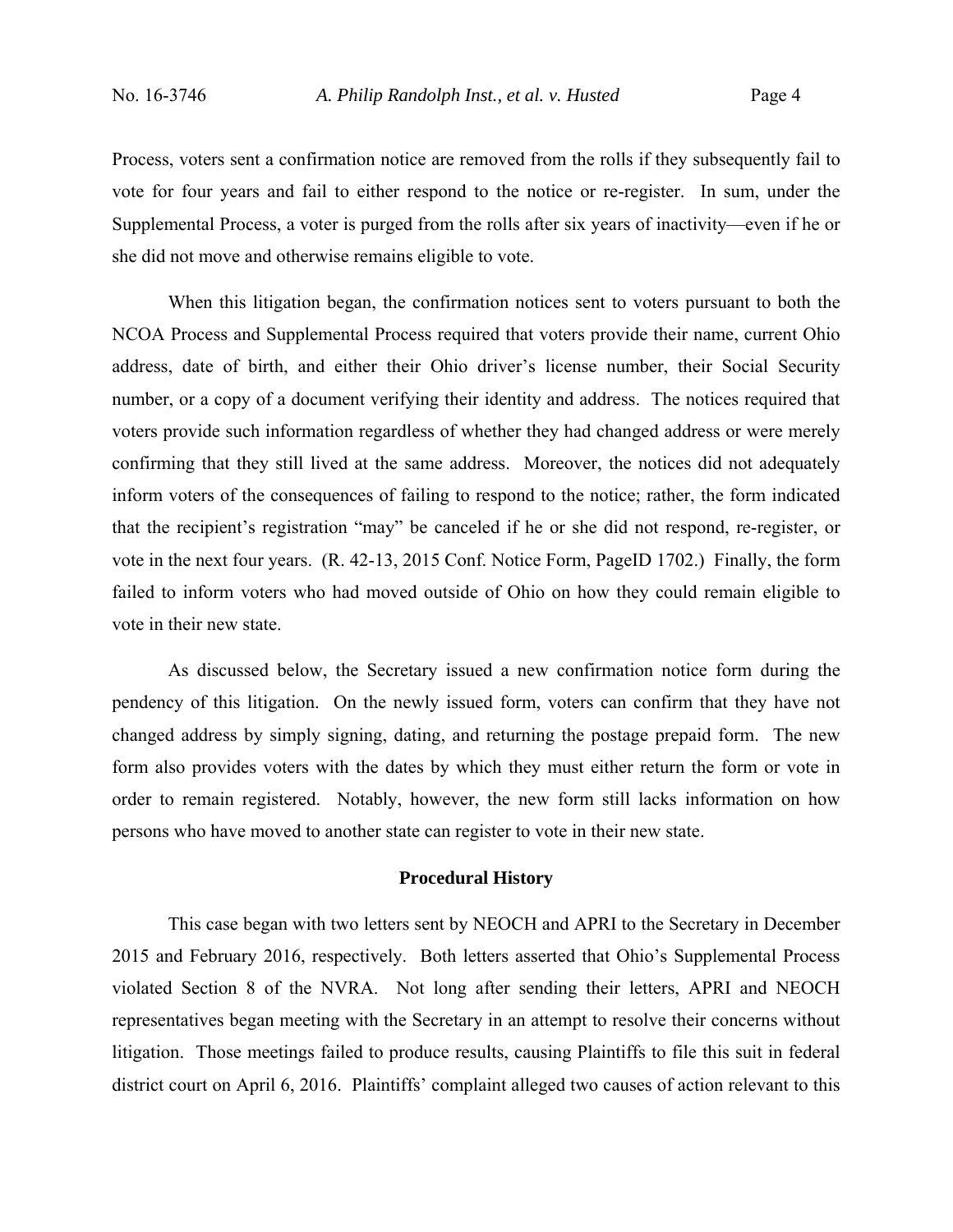appeal: first, that the Supplemental Process unlawfully removes registered voters from the rolls due to their failure to vote in violation of Section 8, subsection (b)(2) of the NVRA, 52 U.S.C. § 20507(b)(2); and second, that the confirmation notices sent to voters under both the NCOA Process and the Supplemental Process fail to meet the standards for such forms set out in the NVRA, 52 U.S.C. § 20507(d)(2).

 The day after filing their complaint, Plaintiffs moved for a temporary restraining order ("TRO") prohibiting the Secretary from "removing eligible Ohio voters from the voter rolls on account of their failure to vote pursuant to Ohio's 'Supplemental Process.'" (R. 9, Mot. for TRO, PageID 36.) Plaintiffs' motion also requested a preliminary injunction compelling the Secretary to reinstate voters already removed from the rolls pursuant to the Supplemental Process. Four days later, Plaintiffs agreed to withdraw their request for a TRO in exchange for the Secretary's agreement not to initiate the Supplemental Process prior to July 1, 2016. A week after Plaintiffs filed their complaint, the parties agreed to engage in limited discovery and to address all the dispositive issues in the case through simultaneous briefing. The parties filed their briefs in May and June of 2016, with Plaintiffs styling their briefs as memoranda supporting motions for summary judgment and a preliminary injunction. On June 17, 2016—the day the parties' final briefs were due before the district court—the Secretary issued a directive requiring BOEs to use a new version of the confirmation notice form. As discussed above, that new form corrected all but one of Plaintiffs' alleged deficiencies.

 On June 29, 2016, the district court issued an order denying Plaintiffs' motions for summary judgment and a preliminary injunction; the order directed entry of judgment in favor of the Secretary. Addressing the parties' arguments under permanent injunction standards, the court began by rejecting Plaintiffs' arguments that the Supplemental Process violates the NVRA and the HAVA. The court held that because Section 8 of the NVRA does not explicitly dictate what information states may or must use as a "trigger" for sending a confirmation notice, that decision was impliedly left to the states. The court also concluded that the Supplemental Process does not violate the NVRA and the HAVA's prohibition on removing voters from the rolls solely by reason of their failure to vote because such removal occurs only after a voter has failed to vote *and* failed to respond to a confirmation notice.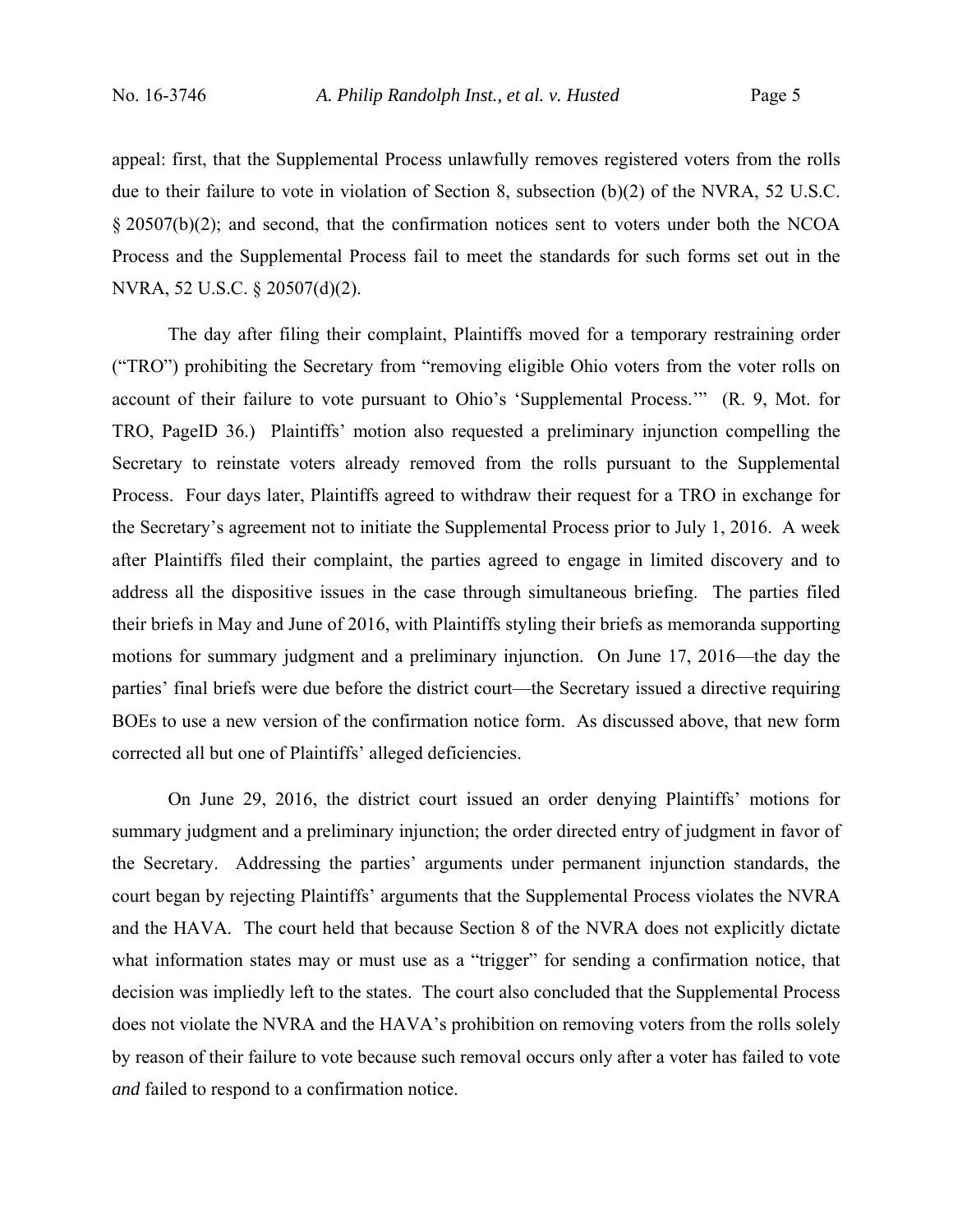Turning to the Plaintiffs' arguments regarding the legality of Ohio's confirmation notice form, the district court first noted the Secretary's promise that his newly issued form would be used during the upcoming voter roll purges. Relying on that promise, the court held that the Secretary's voluntary cessation of illegal activity was sufficient to moot Plaintiffs' challenges to the confirmation notice form. Finally, the court rejected Plaintiffs' argument that the newly issued form still violated 52 U.S.C.  $\S 20507(d)(2)(B)$  by failing to provide those who have moved out of Ohio with information on how to stay registered. The court held that this argument was waived because Plaintiffs' briefing failed to raise the argument, and that the argument failed on the merits in any event because it "defies logic" that the NVRA would require local registrars to "coach" voters on how to register in a different state. (R. 66, Order, PageID 23025.) Thus having rejected all of Plaintiffs' arguments on the merits, the district court held that no preliminary injunction was warranted and that judgment should be entered for the Secretary.**<sup>4</sup>** Plaintiffs filed their notice of appeal the following day.

#### **DISCUSSION**

#### **Standard of Review**

 The parties agree that there are no disputes regarding the facts recounted above, and that the district court's denial of Plaintiffs' request for an injunction was based solely on its interpretation of the NVRA and the HAVA. "When reviewing the decision of a district court to grant or to deny a request for issuance of a permanent injunction, . . . legal conclusions are reviewed de novo." *Sec'y of Labor, U.S. Dep't of Labor v. 3Re.com, Inc.*, 317 F.3d 534, 537 (6th Cir. 2003) (internal quotation marks omitted); *see also Communities for Equity v. Mich. High Sch. Athletic Ass'n*, 459 F.3d 676, 680 (6th Cir. 2006) ("[S]tatutory interpretation questions are issues of law, which we review de novo."). We also review de novo the district court's conclusion that some of Plaintiffs' claims are now moot. *Cleveland Branch, N.A.A.C.P. v. City of Parma*, 263 F.3d 513, 530 (6th Cir. 2001).

**<sup>4</sup>** Absent from this summary of the holdings in the district court's order is discussion of Plaintiffs' claim that Ohio's Supplemental Process is applied in a non-uniform manner in violation of 52 U.S.C. § 20507(b)(1). The district court rejected that claim, and Plaintiffs' briefing on appeal does not address it. We therefore conclude that the claim is forfeited. *See McPherson v. Kelsey*, 125 F.3d 989, 995–96 (6th Cir. 1997).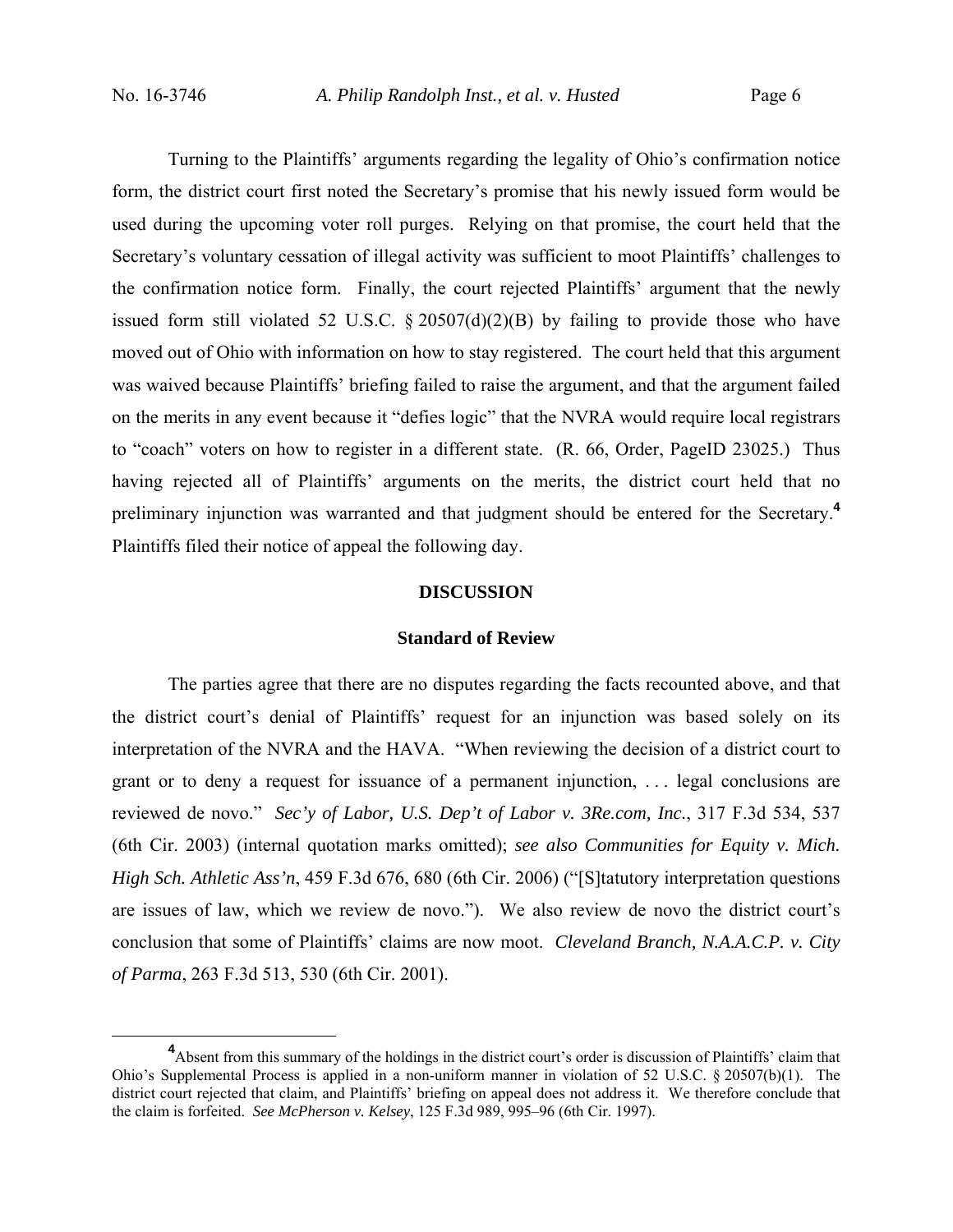#### **Analysis**

### **I. Plaintiffs' Challenge to Ohio's Supplemental Process**

Congress' stated purposes in enacting the NVRA were, *inter alia*, "to establish procedures that will increase the number of eligible citizens who register to vote in elections for Federal office; ... [and] to ensure that accurate and current voter registration rolls are maintained." 52 U.S.C. § 20501(b). "These purposes counterpose two general, sometimes conflicting, mandates: To expand and simplify voter registration processes so that more individuals register and participate in federal elections, while simultaneously ensuring that voter lists include only eligible . . . voters." *Common Cause of Colo. v. Buescher*, 750 F. Supp. 2d 1259, 1274 (D. Colo. 2010). Those sometimes conflicting mandates are reflected in the language of Section 8 of the NVRA, 52 U.S.C. § 20507, which is where our analysis must begin. *See Lewis v. United States*, 445 U.S. 55, 60 (1980) ("[I]n any case concerning the interpretation of a statute the 'starting point' must be the language of the statute itself."). Importantly, Section 8's language pairs the mandate that states maintain accurate voter rolls with multiple constraints on how the states may go about doing so.

Those constraints begin with subsection (a) of Section 8, which states that "[i]n the administration of voter registration for elections for Federal office, each State shall . . . provide that the name of a registrant *may not* be removed from the official list of eligible voters *except*" under certain circumstances. 52 U.S.C. § 20507(a)(3) (emphasis added); *see also* S. Rep. No. 103-6, at 19 (1993) ("[O]ne of the guiding principles of [the NVRA is] to ensure that once registered, a voter remains on the rolls so long as he or she is eligible to vote in that jurisdiction."); H.R. Rep. No. 103-9, at 18 (1993). The Act then provides an exhaustive list of circumstances justifying removal: "criminal conviction or mental incapacity as provided by state law, the death of the registrant, or . . . a change of the registrant's residence." *U.S. Student Ass'n Found. v. Land*, 546 F.3d 373, 376 (6th Cir. 2008) (citing 42 U.S.C. § 1973gg-6(a)(3)–(4), now codified as 52 U.S.C. § 20507(a)(3)–(4)). This case concerns the final circumstance justifying removal—change of residence—which is subject to its own mandate and accompanying constraints. Subsection (a)(4) of Section 8 requires that states "conduct a general program that makes a reasonable effort to remove the names of ineligible voters from the official lists of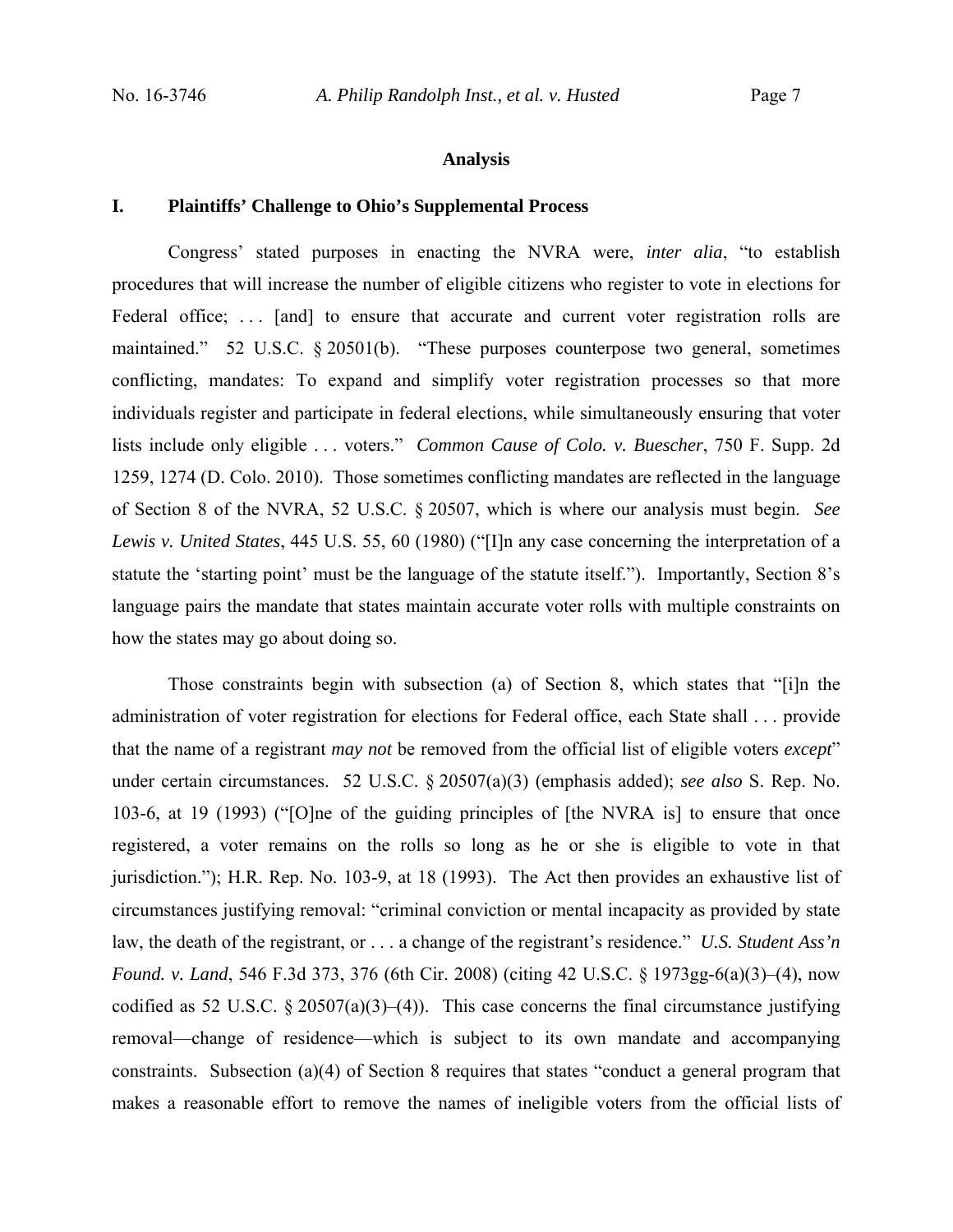eligible voters by reason of . . . a change in the residence of the registrant;" the Act thereafter specifies that any such program must be conducted "in accordance with subsections (b), (c), and (d)." 52 U.S.C.  $\S$  20507(a)(4)(B).

 Subsection (b) provides two additional constraints on states' discretion. First, all roll maintenance procedures must "be uniform, nondiscriminatory, and in compliance with the Voting Rights Act of 1965 (42 U.S.C. 1973 *et seq.*)." *Id.* § 20507(b)(1). Second, and more pertinent to this appeal, subsection (b)(2) provides that roll maintenance procedures "shall not result in the removal of the name of any person from the official list of voters registered to vote in an election for Federal office by reason of the person's failure to vote." *Id.* § 20507(b)(2). This language from subsection (b)(2) was later modified by the HAVA, which appended the following clause to the general prohibition on removal by reason of failure to vote:

. . . except that nothing in this paragraph may be construed to prohibit a State from using the procedures described in subsections (c) and (d) to remove an individual from the official list of eligible voters if the individual--

**(A)** has not either notified the applicable registrar (in person or in writing) or responded during the period described in subparagraph (B) to the notice sent by the applicable registrar; and then

**(B)** has not voted or appeared to vote in 2 or more consecutive general elections for Federal office.

*Id.* By the HAVA's own terms, however, this language is not to "be construed to authorize or require conduct prohibited under . . . or to supersede, restrict, or limit the application of . . . [the NVRA]." *Id.* § 21145(a); *see also* H.R. Rep. 107-329, at 37 (2001) (indicating that under the HAVA, "removal of those deemed ineligible must be done in a manner consistent with the [NVRA]. The procedures established by NVRA that guard against removal of eligible registrants remain in effect under this law. Accordingly, [the HAVA] leaves NVRA intact, and does not undermine it in any way.").

 Subsections (c) and (d) of Section 8 provide two final constraints on states' roll maintenance procedures. First, subsection  $(c)(2)(A)$  provides that "any program the purpose of which is to systematically remove the names of ineligible voters from the official list of eligible voters" must be completed "not later than 90 days prior to the date of a primary or general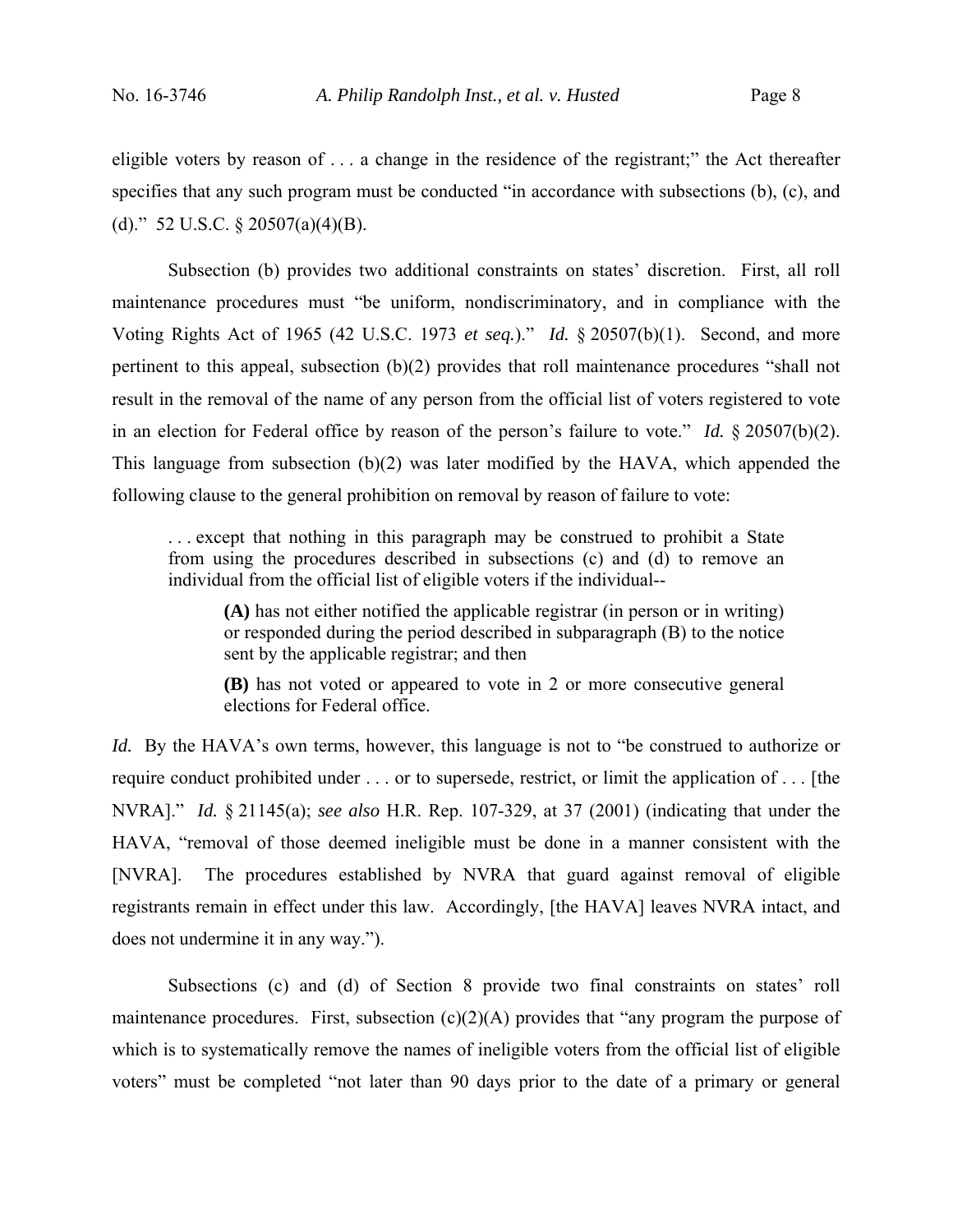election for Federal office." 52 U.S.C. § 20507(c)(2)(A). Second, subsection (d)(1) establishes that states "*shall not* remove the name of a registrant from the official list of eligible voters in elections for Federal office on the ground that the registrant has changed residence" without first subjecting the registrant to the confirmation notice procedure outlined in that subsection. *Id.* § 20507(d)(1) (emphasis added). That mandatory confirmation notice procedure is the one described above as the final step of Ohio's NCOA Process and Supplemental Process: a forwardable postage prepaid and pre-addressed form is sent to a voter, and the voter is removed from the rolls if (1) he or she does not respond to the confirmation notice or update his or her registration, *and* (2) he or she does not subsequently vote during a period of four consecutive years that includes two federal elections. *See id.* § 20507(d).

Finally, we note that in subsection  $(c)(1)$  of Section 8, Congress provided states with an example of a procedure for identifying and removing voters who had changed residence that would comply with the NVRA's mandates and accompanying constraints. That subsection provides that "[a] State *may* meet the requirement of subsection (a)(4) by establishing a program under which" voters who appear to have moved based on information contained in the NCOA database are sent subsection (d) confirmation notices. *See id.* § 20507(d)(1) (emphasis added). The parties do not dispute that Ohio's NCOA Process mirrors this so-called "safe-harbor" procedure and that the NCOA Process is thus permissible under the NVRA.

 The focus of this case, therefore, is Ohio's Supplemental Process. Specifically, Plaintiffs argue that the Supplemental Process violates the clause of subsection (b)(2)—hereinafter referred to as the "prohibition clause"—prohibiting roll maintenance processes that "result in the removal of the name of any person from the official list of voters registered to vote in an election for Federal office by reason of the person's failure to vote." *Id.* § 20507(b)(2). The Secretary responds that the Supplemental Process is permitted by the exception to subsection (b)(2)'s prohibition clause added by the HAVA—hereinafter referred to as the "except clause"—which states: ". . . except that nothing in this paragraph may be construed to prohibit a State from using the procedures described in subsections (c) and (d)." *Id.* The legality of Ohio's Supplemental Process can therefore be boiled down to two questions: whether the Process is expressly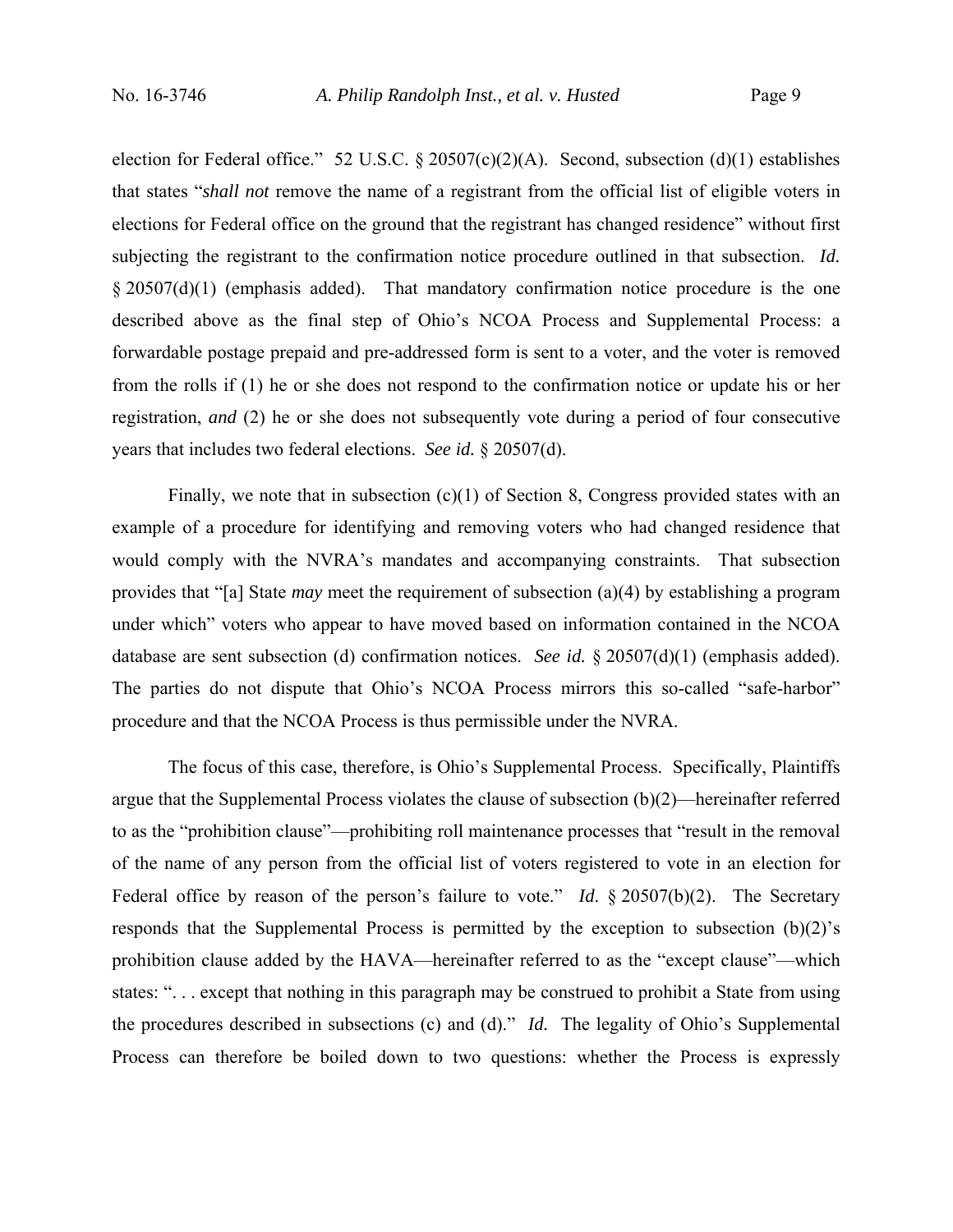permitted by subsection  $(b)(2)$ 's except clause; and, if not, whether the Supplemental Process violates that subsection's prohibition clause.

## **A. The Supplemental Process is not expressly permitted by subsection (b)(2)'s except clause**

 Turning to the first operative question, it bears repeating that the Supplemental Process fully incorporates subsection (d)'s confirmation notice procedure. Certainly, under the except clause's plain language, such incorporation is permissible even though the confirmation notice procedure itself involves consideration of a registrant's failure to vote. *See id.* § 20507(b)(2) and  $(d)(1)(B)(ii)$ . But that conclusion does not end our inquiry—the Supplemental Process does not *only* employ subsection (d)'s confirmation notice procedure. Rather, under the Supplemental Process, the confirmation notice procedure is "triggered" by a registrant's failure to engage in any "voter activity" for two years. We must therefore determine whether that trigger provision should be analyzed separately from the confirmation notice procedure, such that the trigger is subject to the prohibition clause; or, in the alternative, whether the Supplemental Process' incorporation of the confirmation notice procedure means that the entire Process—including the trigger—is permitted under the except clause.

 The Secretary advocates for the second of these two positions. He states, for example, that "[t]he language that a cancellation 'shall not result' from a 'failure to vote' 'except' when coupled with the failure to 'respond[]' to an address-confirmation inquiry authorizes the Ohio Supplemental Process." (Def.'s Br. at 27 (emphasis omitted); *see also id.* at 41.) The operative language in this argument is the phrase "when coupled with," by which the Secretary implies that a process resulting in removal by reason of failure to vote is nevertheless permitted by the except clause so long as it is "coupled with" the procedures outlined in subsection (d). We note, however, that neither the phrase "when coupled with," nor any comparable language, appears in the except clause's text.**<sup>5</sup>** *See* 52 U.S.C. § 20507(b)(2). The Secretary's argument is therefore

**<sup>5</sup>** <sup>5</sup>In a similar vein, the Secretary asserts that the except clause "authorizes removals that follow the procedures in subsections (c) and (d)." (Def.'s Br. at 27 (emphasis omitted).) This argument again adds language to the except clause, which does not authorize all "*removals that follow* the procedures in subsections (c) and (d)" (*id.* (emphasis added)); rather, the clause simply permits states to "us[e] the procedures" in those subsections. *See* 52 U.S.C. § 20507(b)(2).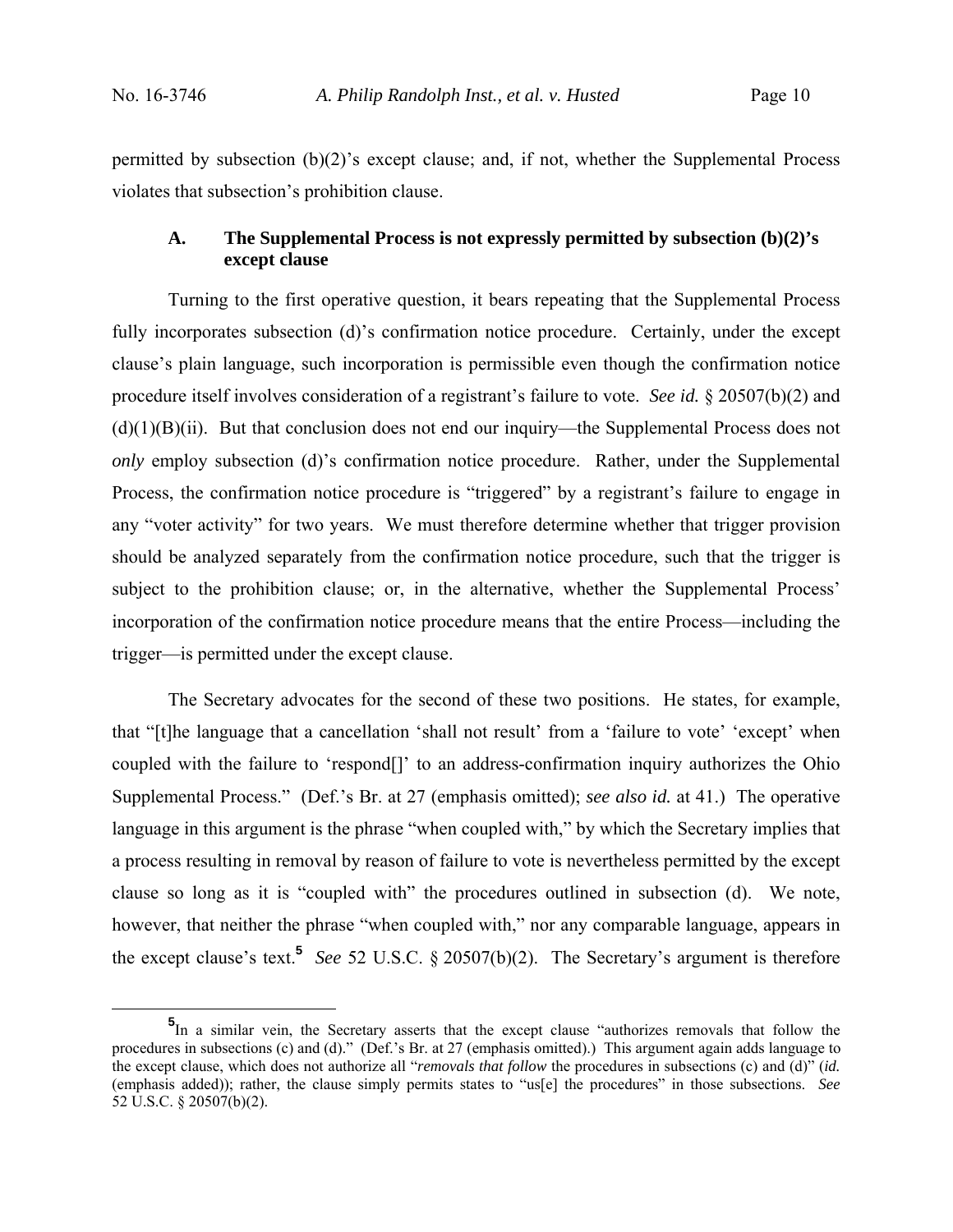flawed insofar as it requires us to "read<sup>[]</sup> a phrase into the statute when Congress has left it out." *Keene Corp. v. United States*, 508 U.S. 200, 208 (1993).

 Moreover, the Secretary's reading of the except clause would require us to ignore the traditional rule of statutory construction dictating that exceptions to a statute's general rules be construed narrowly. *Comm'r of Internal Revenue v. Clark*, 489 U.S. 726, 739 (1989) ("In construing [statutes] in which a general statement of policy is qualified by an exception, we usually read the exception narrowly in order to preserve the primary operation of the provision."); *Detroit Edison Co. v. Sec. & Exch. Comm'n*, 119 F.2d 730, 739 (6th Cir. 1941) ("Provisos and exceptions in statutes must be strictly construed and limited to objects fairly within their terms, since they are intended to restrain or except that which would otherwise be within the scope of the general language."); *see also* 2A Norman J. Singer, *Statutes and Statutory Construction* § 47:11, at 246–47 (6th ed. 2000) ("Subsidiary clauses which limit the generality of a rule are narrowly construed, as they are considered exceptions."). Contrary to that general rule, the Secretary would have us adopt an expansive interpretation of the except clause under which states can not only "us[e] the procedures described in subsections (c) and (d)," 52 U.S.C. § 20507(b)(2); rather, under the Secretary's interpretation, use of those procedures would render states' processes completely immune to the general rule that the except clause modifies. We decline to adopt this interpretation, and instead err on the side of giving maximum effect to the prohibition clause's general rule. *See, e.g.*, Singer, *supra*, § 47:11, at 250–51 ("[W]here a general provision in a statute has certain limited exceptions, all doubts should be resolved in favor of the general provision rather than the exceptions.").

 Further counseling against the Secretary's interpretation is the fact that reading "when coupled with" into the except clause would reduce the prohibition clause to mere surplusage. That is because the plain language of subsection  $(d)(1)$  provides that processes for removing voters based on change in residence *must* incorporate subsection (d)'s confirmation notice procedure. *See* 52 U.S.C. § 20507(d)(1). In other words, it is *required* that such processes be "coupled with" subsection (d)'s procedure. Thus, under the Secretary's interpretation, subsection (b)(2)'s prohibition clause would serve no purpose because all state procedures would necessarily be permitted by the except clause by virtue of their (mandatory) incorporation of the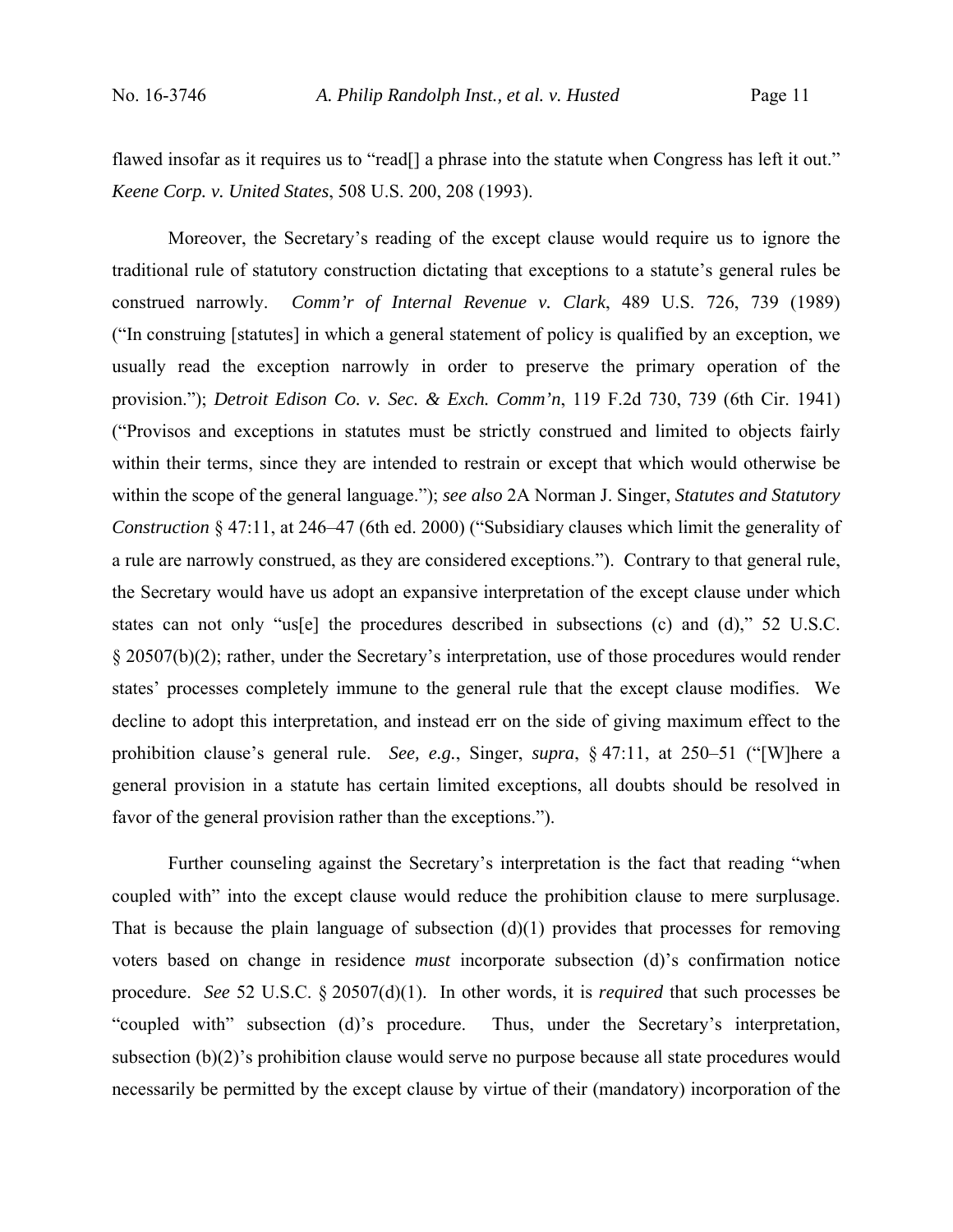confirmation notice procedure. This reading of the NVRA would contravene the Supreme Court's repeated insistence that "a statute should be construed so that effect is given to all its provisions, so that no part will be inoperative or superfluous." *Clark v. Rameker*, 134 S. Ct. 2242, 2248 (2014) (quoting *Corley v. United States*, 556 U.S. 303, 314 (2009)).

 The Secretary responds that his interpretation does not reduce the prohibition clause to surplusage because when read together, the prohibition and except clauses constitute a single "belt-and-suspenders" rule that merely "explains what is permitted and what is prohibited by describing both sides of the same coin." (Def.'s Br. at 49 (citing *TMW Enter., Inc. v. Fed. Ins. Co.*, 619 F.3d 574, 577 (6th Cir. 2010)).) In other words, the Secretary would have us hold that subsection (b)(2) only prohibits processes that do not incorporate the confirmation notice procedure, and that the except clause simply reinforces that prohibition by expressly "permitt[ing]" use of the confirmation notice and safe-harbor procedures. (*Id.*) But this argument once again ignores the fact that subsection (d)(1) already mandates that "[a] State *shall not* remove the name of a registrant from the official list of voters" without performing the confirmation notice procedure. 52 U.S.C. § 20507(d)(1) (emphasis added). We decline to read subsection  $(b)(2)$  as a mere reiteration of that mandate. Perhaps more importantly, we find that the Secretary's "belt-and-suspenders" argument ignores the NVRA's plain language: subsection (b)(2)'s clauses are not written as alternative presentations of the same rule; rather, those clauses explicitly establish a general rule with a proviso. *See id.* § 20507(b)(2).

 The Secretary also argues that the Senate and House reports accompanying the NVRA justify his interpretation of the except clause. Those reports both state, in pertinent part:

Almost all states now employ some procedure for updating lists at least once every two years, though practices may vary somewhat from county to county. About one-fifth of the states canvass all voters on the list. The rest of the states do not contact all voters, but instead target only those who did not vote in the most recent election (using not voting as an indication that an individual might have moved). Of these, only a handful of states simply drop the non-voters from the list without notice. These states could not continue this practice under [the NVRA].

S. Rep. No. 103-6, at 46 (1993); H.R. Rep. No. 103-9, at 30 (1993). This passage in the reports, the Secretary argues, suggests that subsection  $(b)(2)$ 's prohibition is intended to invalidate only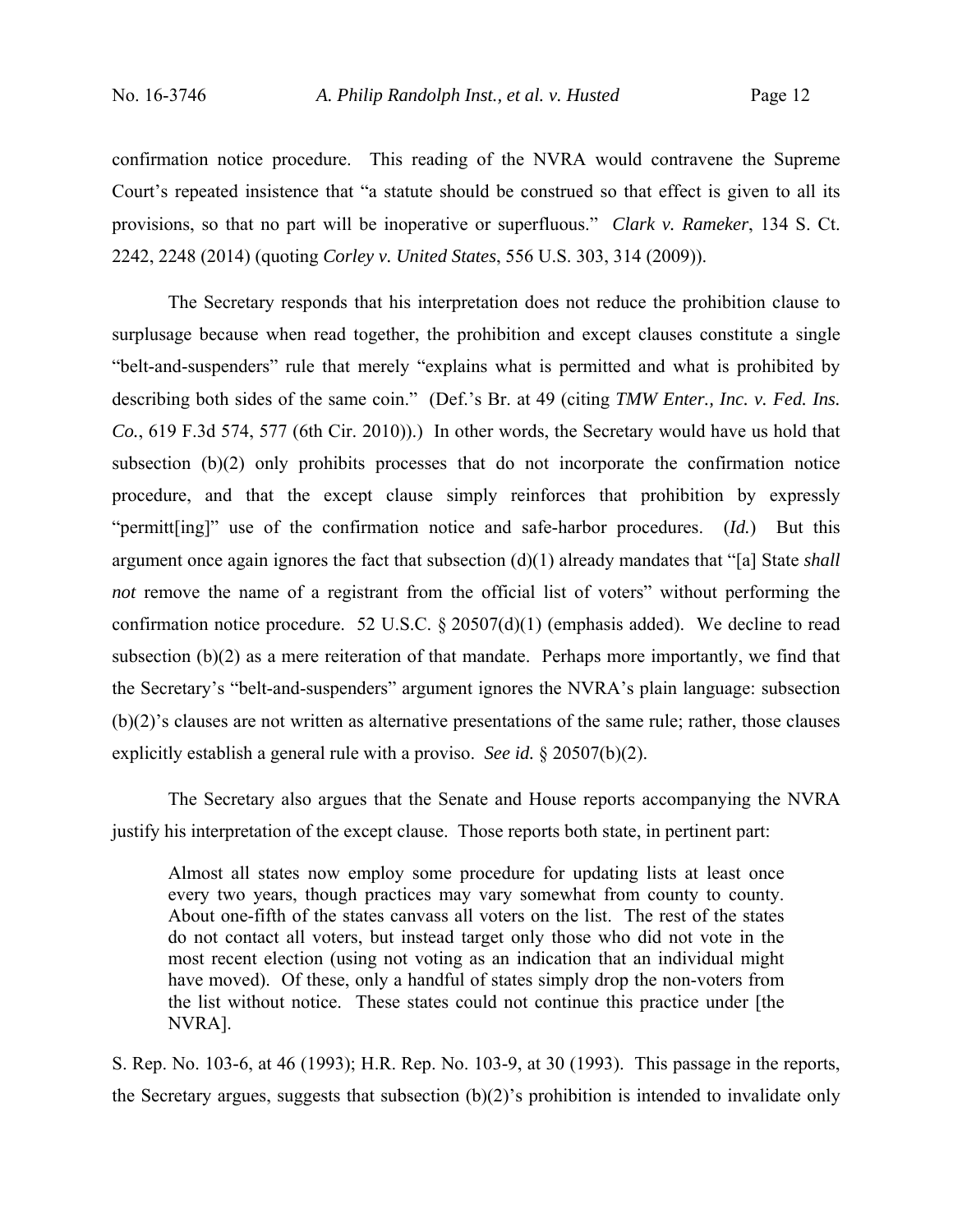those state processes that "simply drop the non-voters from the list without notice." *Id.* Thus, the argument goes, the reports indicate that the except clause permits any process that incorporates subsection (d)'s confirmation notice procedure.

 This argument is problematic for at least two reasons. First, we may only look to the legislative history of a statute to "explain the meaning and purpose of a provision whose text is genuinely ambiguous." *Sherfel v. Newson*, 768 F.3d 561, 569 (6th Cir. 2014). As discussed above, the unambiguous language of Section 8 requires rejecting the Secretary's interpretation, lest we be forced to simultaneously write new language into, and essentially excise language out of, the NVRA. But even if we did conclude that the NVRA's language is ambiguous, we would find little solace in the even more ambiguous language of the congressional reports on which the Secretary relies. *Cf. Exxon Mobil Corp. v. Allapattah Servs., Inc.*, 545 U.S. 546, 568 (2005) ("[L]egislative history is itself often murky, ambiguous, and contradictory."). Not only is the above-quoted passage from the congressional reports internally unclear as to which of the practices described therein is prohibited under the NVRA, the passage does not purport to provide an exhaustive list of processes that subsection (b)(2) was designed to prohibit. *See* H.R. Rep. No. 103-9, at 30 (1993); S. Rep. No. 103-6, at 46 (1993).

 Based on the above, we reject the Secretary's contention that the Supplemental Process' incorporation of subsection (d)'s confirmation notice procedure means that the entire Supplemental Process is automatically permitted under the except clause. That interpretation of the NVRA would require us to improperly ignore "the language and design of the statute as a whole." *Nat'l Air Traffic Controllers Ass'n v. Sec'y of Dep't of Transp.*, 654 F.3d 654, 657 (6th Cir. 2011) (quoting *United States v. Parrett*, 530 F.3d 422, 429 (6th Cir. 2008)). We further conclude that the only reasonable reading of the NVRA is that any part of a state's roll maintenance process that does not mimic the expressly permitted procedures outlined in subsections (c) or (d)—in this case, the Supplemental Process' two-year "trigger" provision—is subject to subsection (b)(2)'s prohibition clause.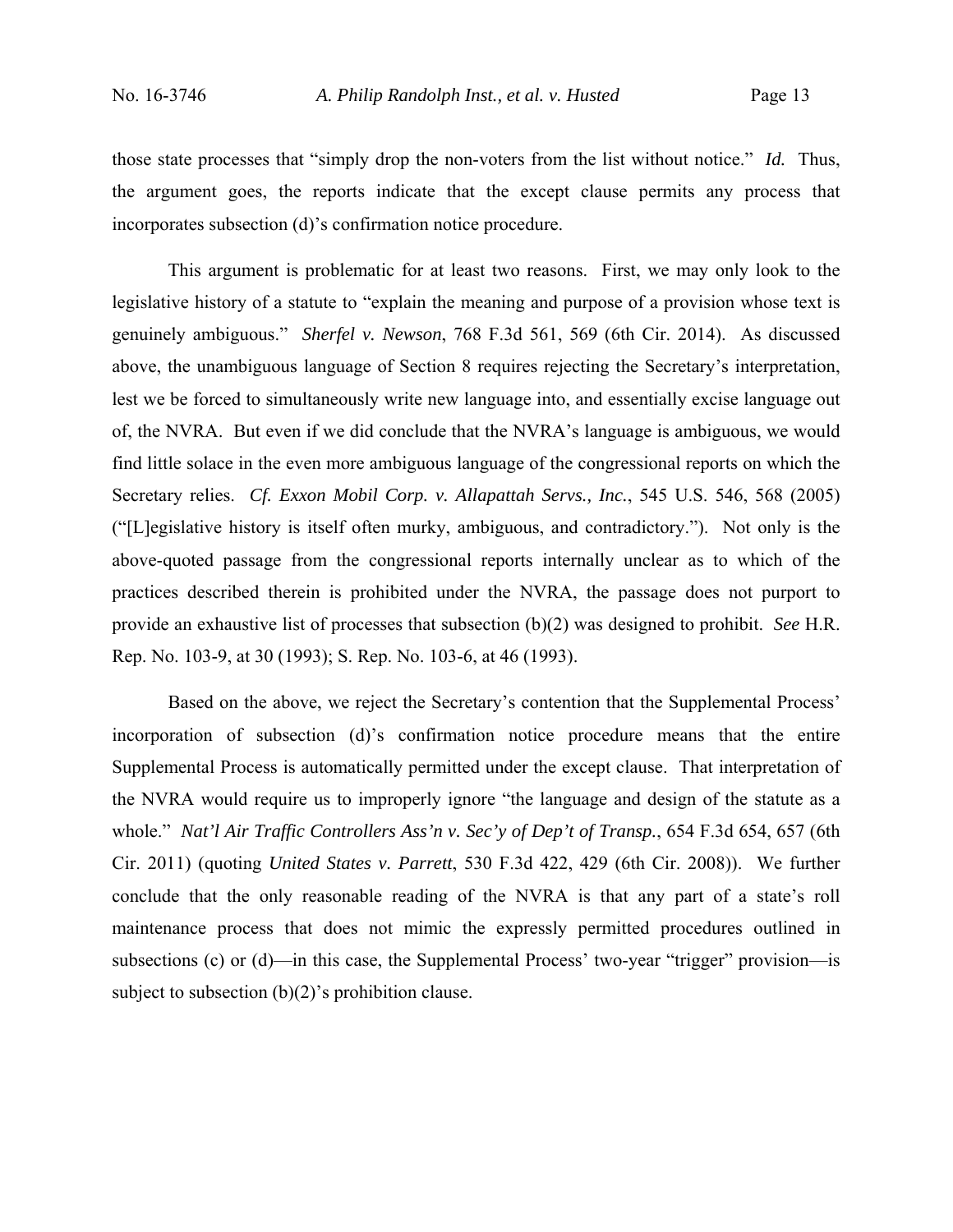### **B. The Supplemental Process violates subsection (b)(2)'s prohibition clause**

 Having concluded that we must focus our analysis on the Supplemental Process' twoyear trigger provision, we turn to the second dispositive question in this case: whether that trigger provision "*result*[*s*]" in removal by reason of failure to vote. 52 U.S.C. § 20507(b)(2) (emphasis added). We typically "proceed from the understanding that unless otherwise defined, statutory terms are generally interpreted in accordance with their ordinary meaning." *Sebelius v. Cloer*, 133 S. Ct. 1886, 1893 (2013) (internal brackets and quotation marks omitted) (quoting *BP Am. Prod. Co. v. Burton*, 549 U.S. 84, 91 (2006)). "Webster's dictionary defines 'result' as 'to proceed or arise as a consequence, effect, or conclusion.'" *Pension Trust Fund for Operating Eng'rs v. Fed. Ins. Co.*, 307 F.3d 944, 952 (9th Cir. 2002). In this case, the Supplemental Process' trigger provision explicitly uses a person's failure to engage in any "voter activity" which includes voting—for two years as the "trigger" for sending a confirmation notice. Under the ordinary meaning of "result," the Supplemental Process would violate the prohibition clause because removal of a voter "proceed[s] or arise[s] as a consequence" of his or her failure to vote. *Id.*

As noted by the Secretary and the district court, however, subsection  $(b)(2)$ 's prohibition clause appears to have been given a more narrow interpretation by the HAVA. Passed in 2002, the HAVA created an "independent . . . requirement [that states] maintain an accurate list of eligible voters." *Colón-Marrero v. Vélez*, 813 F.3d 1, 13 (1st Cir. 2016). In connection with that requirement, the HAVA requires states to implement

[a] system of file maintenance that makes a reasonable effort to remove registrants who are ineligible to vote from the official list of eligible voters. Under such system, consistent with the National Voter Registration Act of 1993 ([52 U.S.C. § 20501] et seq.), registrants who have not responded to a notice and who have not voted in 2 consecutive general elections for Federal office shall be removed from the official list of eligible voters, except that no registrant may be removed *solely* by reason of a failure to vote.

52 U.S.C. § 21083(a)(4)(A) (emphasis added). This section of the HAVA, the Secretary argues, restates the NVRA's prohibition and except clauses "in slightly different words" (Def.'s Br. at 32), and in so doing suggests that subsection  $(b)(2)$ 's prohibition on consideration of failure to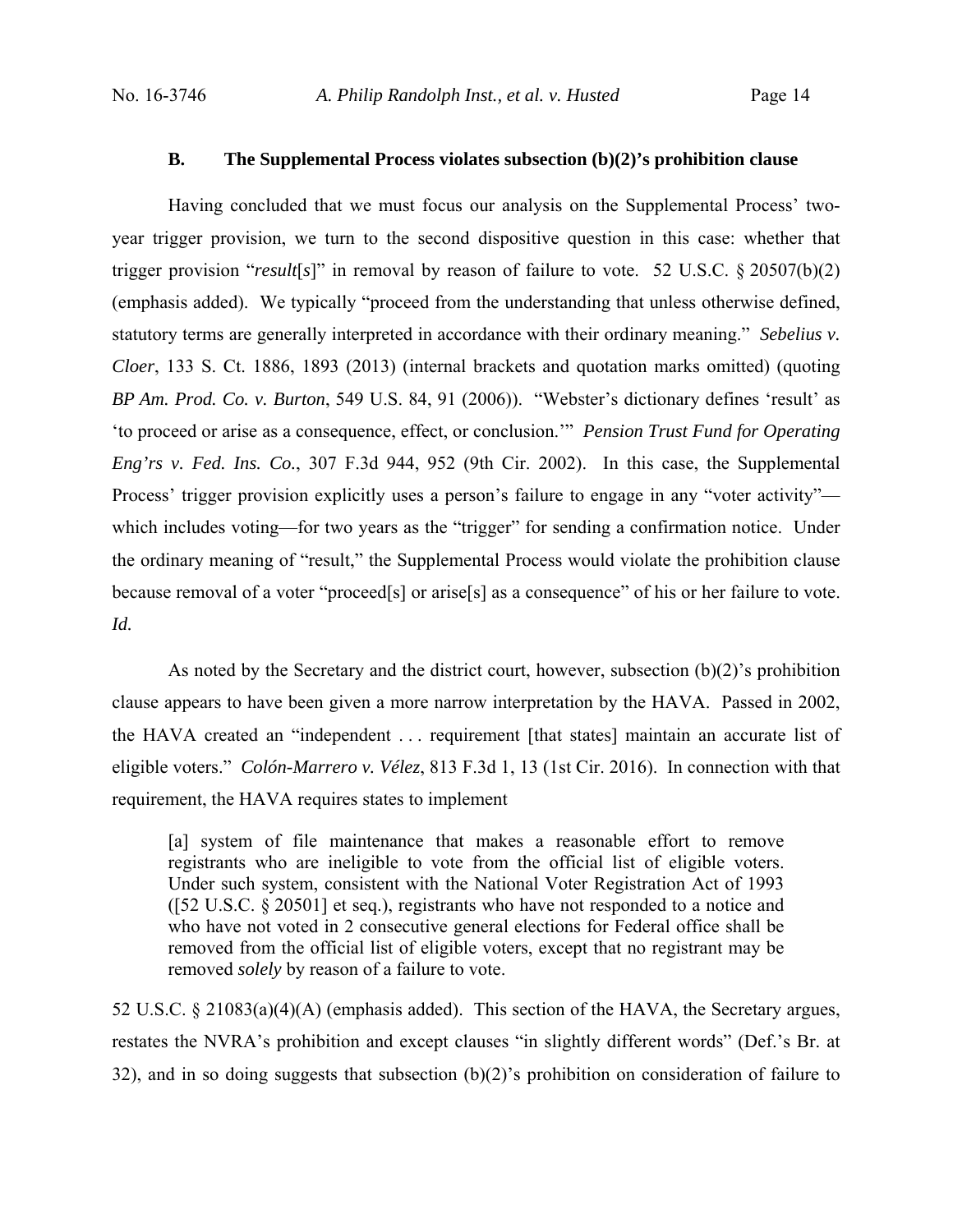vote only operates to prohibit state processes that remove registrants from the rolls "solely" by reason of their failure to vote.

 In the end, however, this language from the HAVA does not change our analysis because operation of the Supplemental Process' trigger is ultimately based "solely" on a person's failure to vote. This is so, notwithstanding the fact that the Supplemental Process includes voting as one of several types of "voter activity" in which a voter must fail to engage in order to trigger the sending of a confirmation notice. We must assume not only that Congress intended the prohibition clause to play some role in the NVRA's statutory scheme, *see Clark*, 134 S. Ct. at 2248, but also that Congress intended the prohibition to be more than a paper tiger. But the clause would have no teeth at all if states could circumvent it by simply including "voting" in a disjunctive list of activities in which a registrant must fail to engage in order to "trigger" the confirmation notice procedure. In more concrete terms, a state cannot avoid the conclusion that its process results in removal "solely by reason of a failure to vote," 52 U.S.C. § 21083(a)(4), by providing that the confirmation notice procedure is triggered by a registrant's failure either to vote *or* to climb Mt. Everest *or* to hit a hole-in-one.

 For his part, the Secretary reiterates that the Supplemental Process incorporates subsection (d)'s requirement that the voter must fail to respond to a confirmation notice before that voter can be removed from the rolls. He thereafter argues that the Process' incorporation of that failure-to-respond requirement insures that voters are never removed "solely" for failure to vote. But this argument merely rehashes the one we rejected above—that a state's process for identifying and removing voters who have changed residence comports with subsection (b)(2)'s prohibition clause so long as it incorporates subsection (d)'s confirmation notice procedure. This interpretation of the NVRA would render the prohibition clause entirely superfluous because subsection (d)(1) already requires states to use the confirmation notice procedure. *See* 52 U.S.C. § 20507(d)(1). Once again, we decline "to adopt an interpretation of a congressional enactment which renders superfluous another portion of that same law." *United States v. Jicarilla Apache Nation*, 564 U.S. 162, 185 (2011).

 Finally, we note that the parties' arguments and the district court's order raise two additional questions: (1) whether processes for identifying and removing from the rolls voters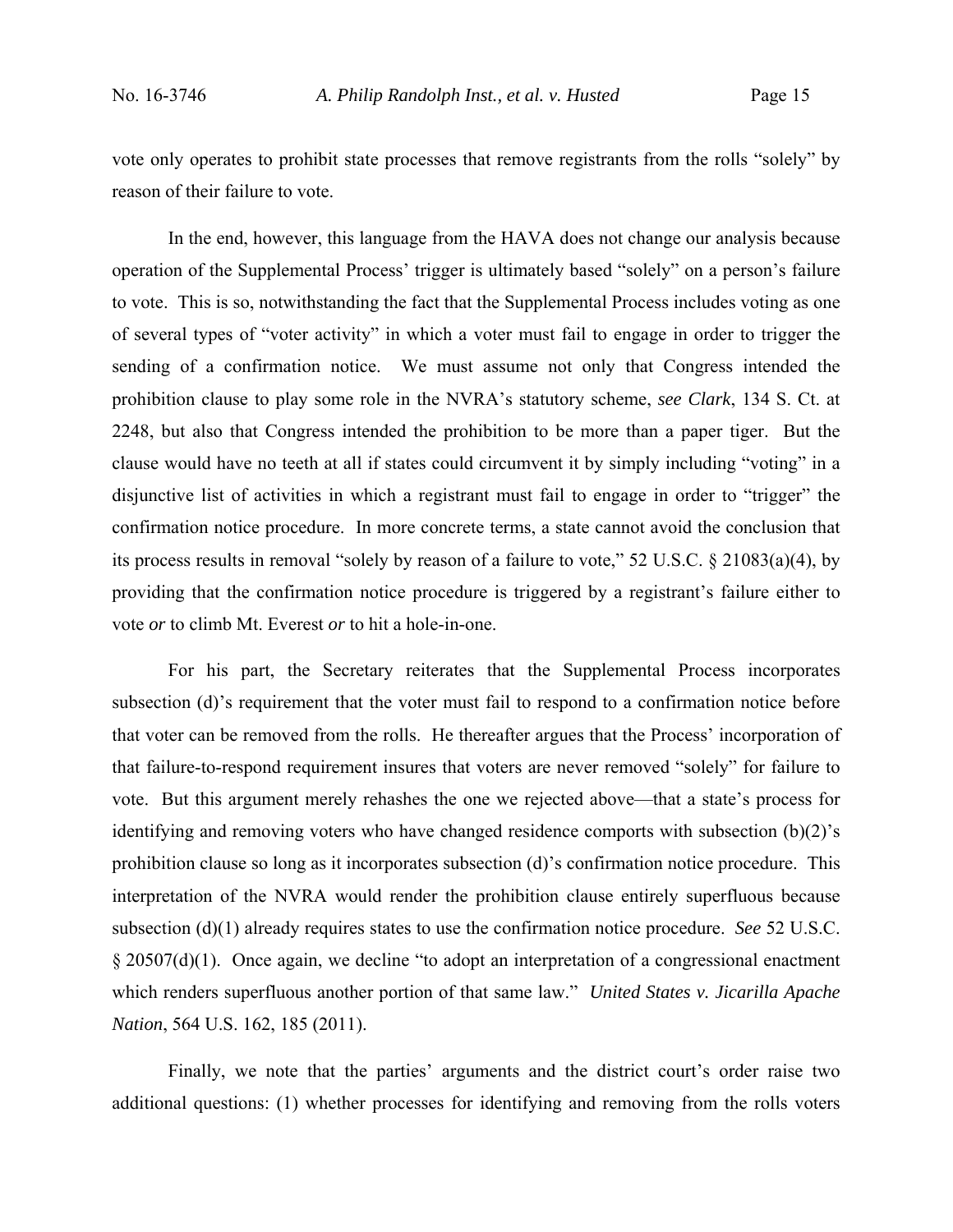who have changed residence *must* have provisions that "trigger" subsection (d)'s confirmation notice procedure; and (2) what the NVRA and the HAVA have to say, if anything, about the form such "triggers" can or cannot take. While these questions are undoubtedly important, we need not answer them in order to hold that Ohio's Supplemental Process is impermissible under the NVRA. Regardless of whether "trigger" provisions are required, and regardless of what forms such "triggers" can or cannot take, it is clear that the Supplemental Process *does* include a trigger, and that that trigger constitutes perhaps the plainest possible example of a process that "result[s] in" removal of a voter from the rolls by reason of his or her failure to vote. 52 U.S.C. § 20507(d)(2). We therefore hold that Ohio's Supplemental Process violates Section 8, subsection (b)(2) of the NVRA.

#### **II. Plaintiffs' Challenge to Ohio's Confirmation Notice Form**

 Below, the district court held: (1) that Plaintiffs' challenges to Ohio's confirmation notice form were mooted by the Secretary's adoption of a new form that addressed all but one of Plaintiffs' concerns; and (2) that Plaintiffs' remaining challenge to the form—that it fails to provide out-of-state voters with information on how to remain registered—is not supported by Section 8's statutory language.**<sup>6</sup>** We address these holdings in turn.

#### **A. Mootness**

 Claims become moot "when the issues presented are no longer 'live' or the parties lack a legally cognizable interest in the outcome." *Cty. of Los Angeles v. Davis*, 440 U.S. 625, 631 (1978) (quoting *Powell v. McCormack*, 395 U.S. 486, 496 (1969)). Generally, "voluntary cessation of allegedly illegal conduct does not deprive the tribunal of power to hear and determine the case, *i.e.*, does not make the case moot." *Id.* (quoting *United States v. W. T. Grant* 

**<sup>6</sup>** On appeal, the Secretary reiterates these arguments, but adds that Plaintiffs no longer have standing to bring their remaining challenge to the notice form because they have not shown that either they or their members have moved out of state—i.e., that they have been injured by the form's failure to provide registration information to out-of-state movers. This standing argument, however, is merely a mootness argument presented in another form. *Cf. Cleveland Branch, N.A.A.C.P.*, 263 F.3d at 525 ("[S]tanding concerns only whether a plaintiff has a viable claim that a defendant's unlawful conduct was occurring at the time the complaint was filed, . . . while mootness addresses whether that plaintiff continues to have an interest in the outcome of the litigation." (citation and internal quotation marks omitted)). The Secretary does not dispute that Plaintiffs had standing to challenge the confirmation notice form at the outset of this litigation. We therefore do not address the Secretary's standing argument further.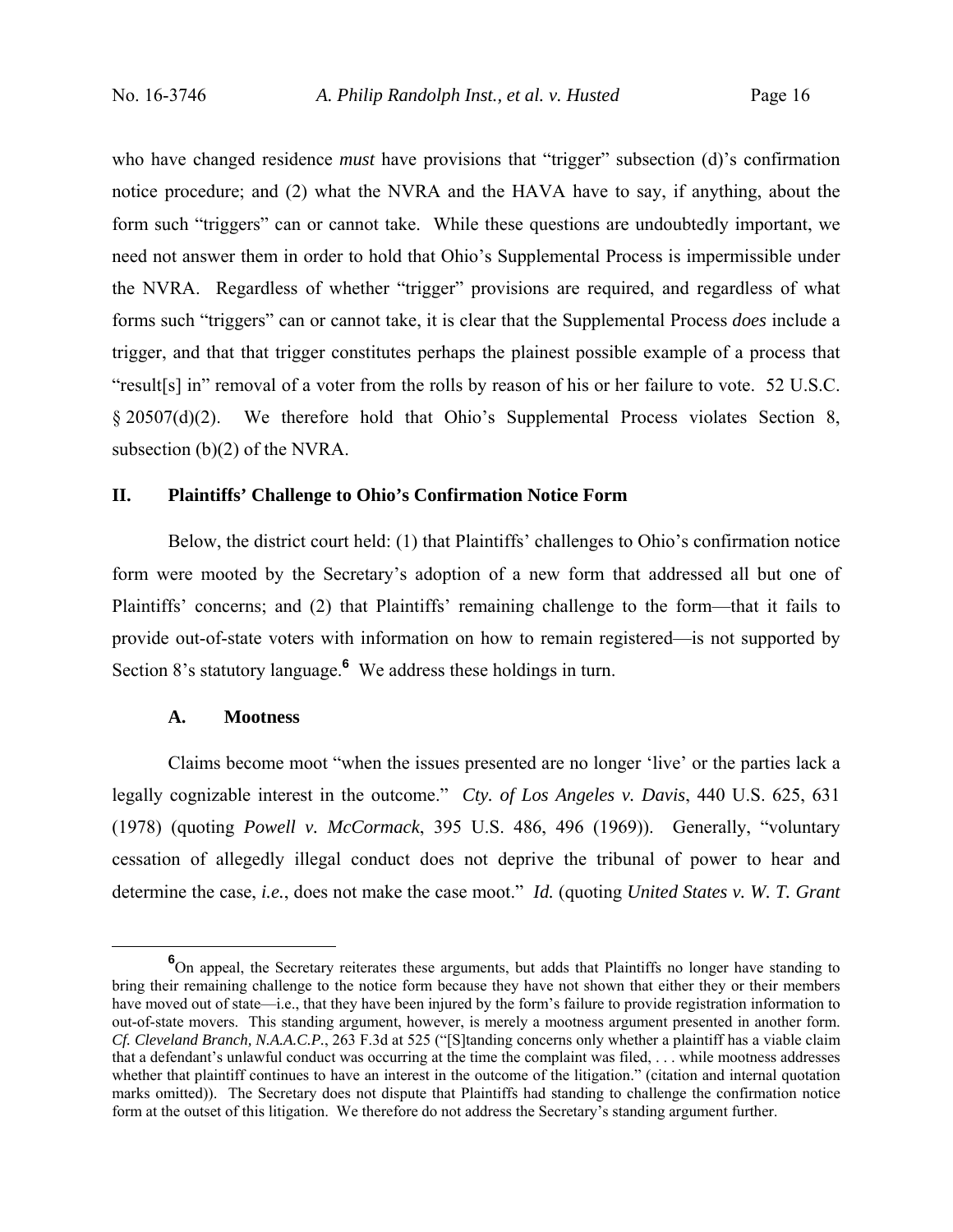*Co.*, 345 U.S. 629, 632 (1953)). However, a narrow exception to that general rule exists in cases where a defendant claiming that its voluntary compliance moots a case successfully carries "the formidable burden of showing that it is absolutely clear the allegedly wrongful behavior could not reasonably be expected to recur." *Friends of the Earth, Inc. v. Laidlaw Envtl. Servs. (TOC), Inc.*, 528 U.S. 167, 190 (2000); *see also Davis*, 440 U.S. at 631 (holding that voluntary cessation can render an issue moot if "there is no reasonable expectation . . . that the alleged violation will recur" (citation and internal quotation marks omitted)). We have stated that it is a "rare instance" in which this standard will be met. *League of Women Voters of Ohio v. Brunner*, 548 F.3d 463, 473 (6th Cir. 2008).

 The Secretary argues that because he is a governmental actor, we should defer to his assurances that his recent changes to the confirmation notice form are permanent. Although it is true that "cessation of the allegedly illegal conduct by government officials has been treated with more solicitude by the courts than similar action by private parties," *Mosley v. Hairston*, 920 F.2d 409, 415 (6th Cir. 1990) (quoting *Ragsdale v. Turnock*, 841 F.2d 1358, 1365 (7th Cir. 1988)), such solicitude does not carry much of an official's burden of demonstrating that "there is no reasonable expectation . . . that the alleged violation will recur," *Davis*, 440 U.S. at 631. Indeed, the Supreme Court has declined to defer to a governmental actor's voluntary cessation, even where that cessation occurred pursuant to legislative process. *See City of Mesquite v. Aladdin's Castle, Inc.*, 455 U.S. 283, 289 (1982) ("[T]he city's repeal of the objectionable language would not preclude it from reenacting precisely the same provision if the District Court's judgment were vacated."); *see also League of Women Voters of Ohio*, 548 F.3d at 474 ("It is hard to see how the voluntary passage of legislation or issuance of directives can moot claims such as these." (footnote omitted)).

 Nevertheless, apparently relying on such solicitude, the district court held that Plaintiffs' claims were moot because "[t]here is no evidence to suggest that the Defendant does not plan to use this Revised Notice in 2016 or at any other point in the future." (R. 66, PageID 23024.) We note as an initial matter, however, that this holding gets it backwards: Plaintiffs were not required to produce evidence suggesting that the Secretary planned on reengaging in the allegedly illegal behavior after resolution of the case. *See Laidlaw*, 528 U.S. at 190. Rather, it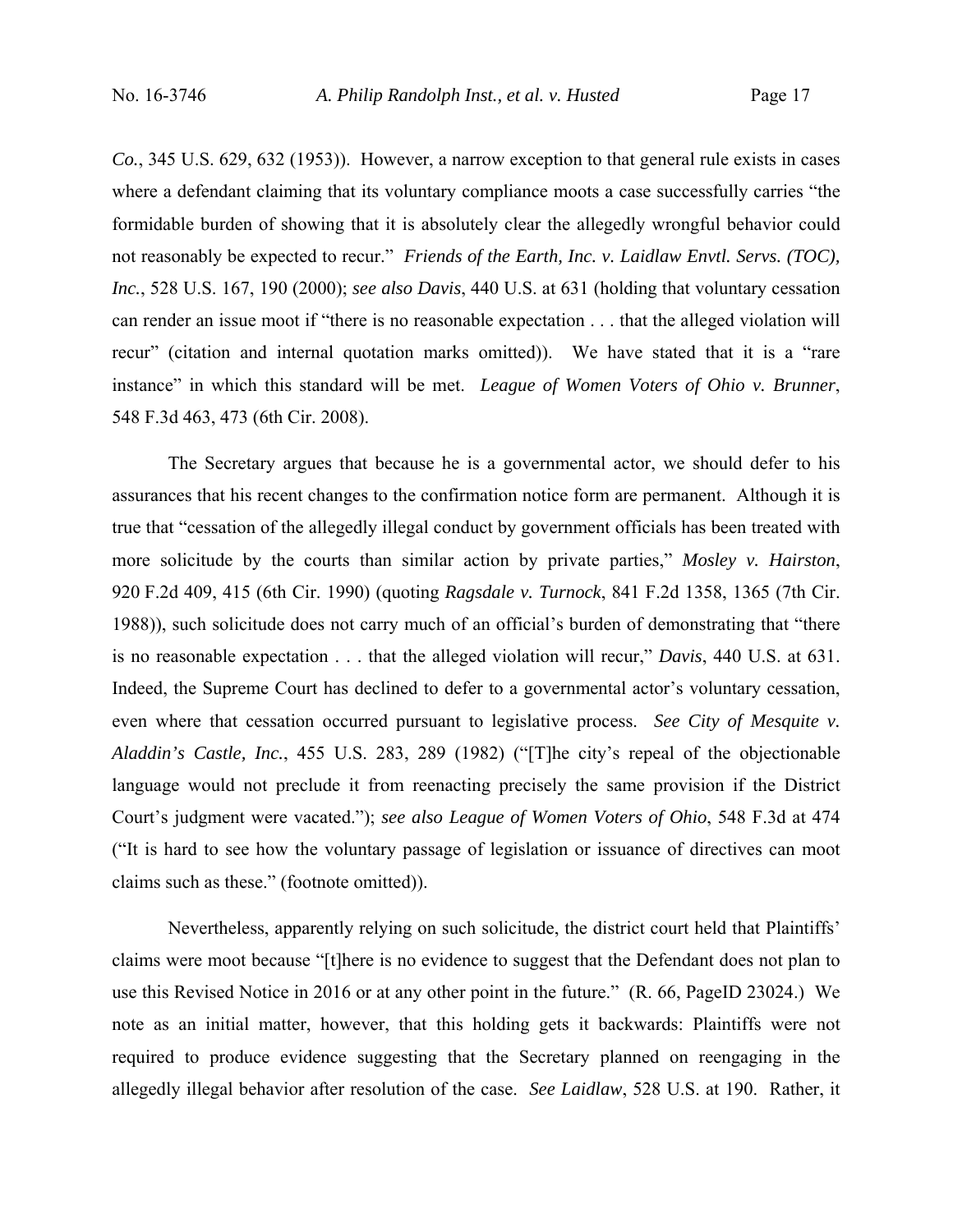was—and remains—the Secretary's "formidable burden" of "showing that it is absolutely clear the allegedly wrongful behavior could not reasonably be expected to recur." *Id.* The Secretary has failed to meet that burden in this case.

 To begin, the new confirmation notice form was issued pursuant to the Secretary's "directive," rather than any legislative process. Thus, this is not a case in which reversing the cessation would be particularly burdensome. *Cf. Bench Billboard Co. v. City of Cincinnati*, 675 F.3d 974, 982 (6th Cir. 2012) (holding that the relevant issue was mooted by the defendant municipality's ordinance that was "years in the making"). Indeed, it appears from the record that the confirmation notice form is revised on a relatively frequent basis—at least four times in the last nine years, not counting the most recent revision. And because the Ohio Secretary of State is an elected official, there remains a distinct possibility that a future Secretary will be less inclined to maintain the confirmation notice in its current form. Finally, we note that the circumstances of the Secretary's issuance of the new form do not inspire confidence in his assurances regarding the likelihood of recurrence—he issued that new form on the same day as the parties' final merits briefs were due before the district court, attaching the form as an exhibit to his brief and only then presenting his mootness argument. This fact makes the Secretary's voluntary cessation appear less genuine. *See id.* (noting that the defendant municipalities' voluntary cessation "appear[ed] genuine").

 Given these facts, we conclude that the Secretary has not carried his burden of showing that it is "absolutely clear the allegedly wrongful behavior could not reasonably be expected to recur." *Laidlaw*, 528 U.S. at 190. Plaintiffs' challenges to the confirmation notice therefore have not been rendered moot by the new form. Even if we felt differently about the possibility of recurrence, however, that alone would not render Plaintiffs' request for an injunction moot. A claim becomes moot only if "interim relief or events have completely and irrevocably eradicated the effects of the alleged violation." *Davis*, 440 U.S. at 631; *see also Ragsdale*, 841 F.2d at 1365 (noting that an issue is moot only if "there are no remaining effects of the alleged violation"). As Plaintiffs note, the Secretary's newly-issued form does nothing to correct the fact that Ohio has, for years, been removing voters from the rolls because they failed to respond to forms that are blatantly non-compliant with the NVRA. Thus, in any event, the new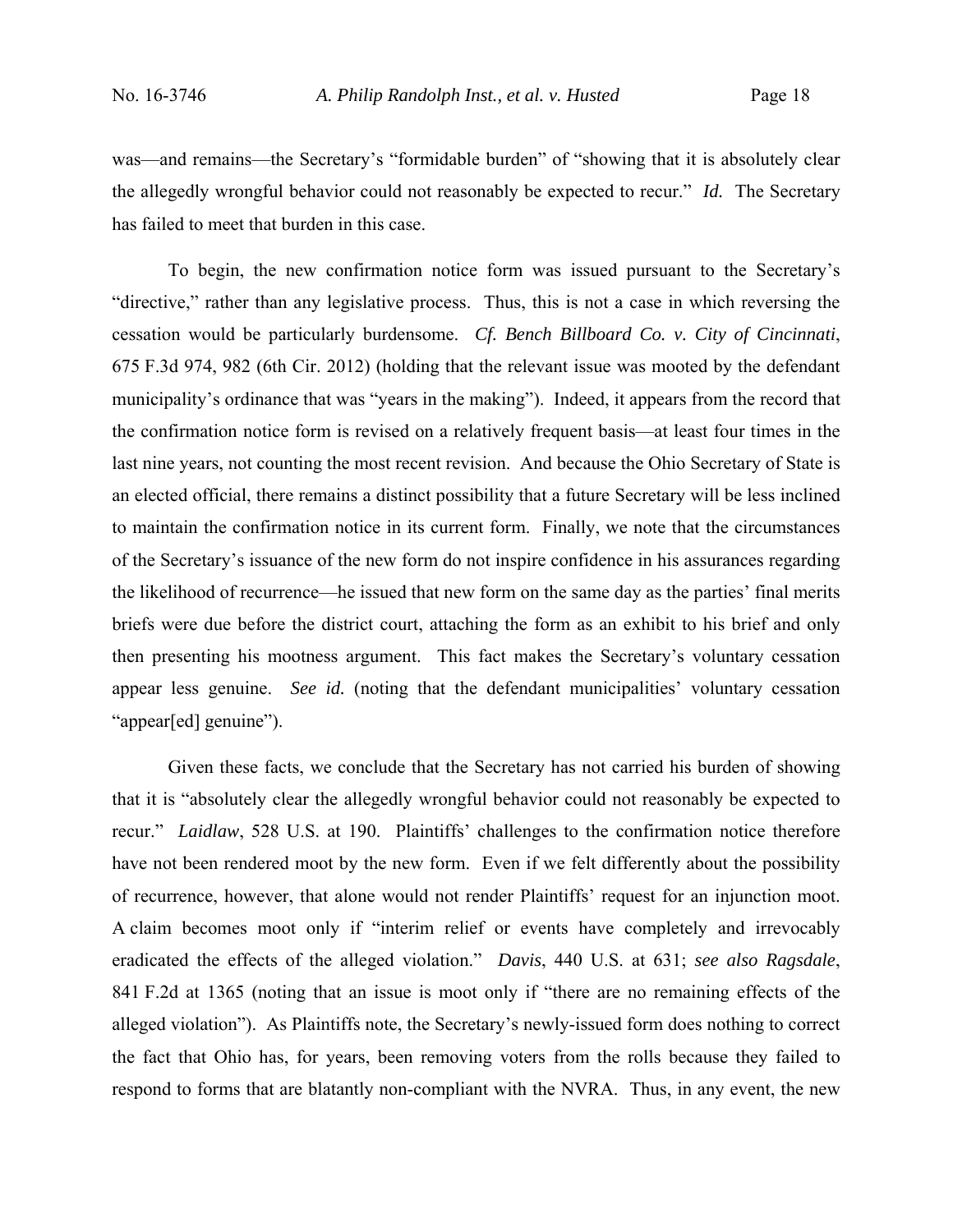form could not render all of Plaintiffs' claims for relief moot. *Cf. Anderson v. Spear*, 356 F.3d 651, 655 (6th Cir. 2004) ("As is readily apparent, the action of the legislature suspending the operation of certain provisions of the campaign law [in 2003] does not eliminate the case or controversy which existed by the operation of those laws in 1999.").

## **B. Merits**

 The final question before us concerns the merits of Plaintiffs' remaining challenge to the newly issued confirmation notice form. Plaintiffs argue that the form does not comply with the NVRA's mandate, contained in subsection  $(d)(2)(B)$  of Section 8, that "[i]f the registrant has changed residence to a place outside the registrar's jurisdiction in which the registrant is registered," any confirmation notice sent to that voter must provide "information concerning how the registrant can continue to be eligible to vote." 52 U.S.C.  $\S 20507(d)(2)(B)$ . Plaintiffs assert that the newly issued form violates this provision because it does not provide Ohio registrants who have moved out of state with information on how to re-register in their new state.**<sup>7</sup>** This requirement could be satisfied, Plaintiffs contend, by simply modifying the confirmation notice to direct the recipient to the Federal Election Assistance Commission's website, on which the recipient will find "instructions and guidance for voter registration in all states." (Pls.' Br. at 44 n.15.)

 Below, the district court held that it "defies logic that the NVRA would saddle the various secretaries of state (or their equivalents) with the onerous burden of coaching out-of-state residents through the registration process in their new states of residence." (R. 66, PageID 23025.) In support of this assertion, the court noted that the subsection on which Plaintiffs' argument is based provides that states must supply registrants with information on how to "*continue*" to be eligible to vote. (*Id.* (quoting 52 U.S.C. § 20507(d)(2)(B)).) Without much additional analysis, the district court proclaimed that the word "continue" necessarily means "continue to vote within that State—not register in another state." (*Id.*) The Secretary's

**<sup>7</sup> 7** Below, the district court concluded that this argument was waived because "Plaintiffs ... raised this argument for the first time in their Reply brief." (R. 66, PageID 23024.) This was error; Plaintiffs' motion for summary judgment explicitly argued that Ohio's confirmation notice forms "do[] not tell people who have moved out of the state how they can register in their new state." (R. 39, Pls.' Mot. for Summ. J., PageID 1407 (citing 52 U.S.C. § 20507(d)(2)(B)).)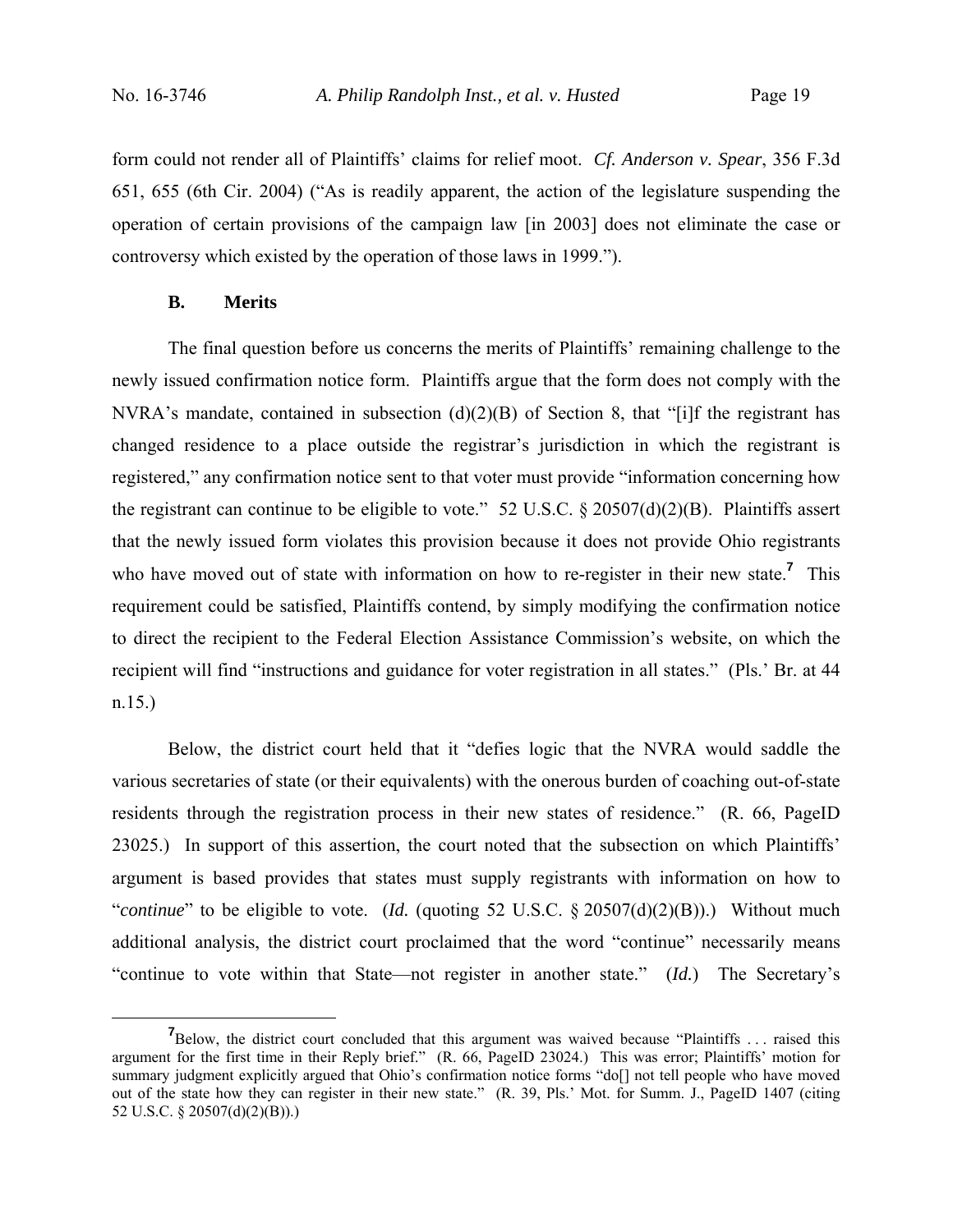arguments on appeal buttress this conclusion by arguing that "[n]o voter can 'continue to be eligible' to vote by moving from Ohio to Michigan, . . . [r]ather, the new Michigander must become a *newly registered* Michigan voter." (Def.'s Br. at 54.)

We find this argument unavailing. To begin, subsection  $(d)(2)(B)$ 's plain language contains no intra-state limitation. *See* 52 U.S.C. § 20507(d)(2)(B). Instead, that subsection provides that information on how to continue to be eligible to vote must be presented to anyone who "has changed residence to a place outside the registrar's jurisdiction." *Id.* The "outside the registrar's jurisdiction" language is the part of subsection  $(b)(2)(B)$ 's mandate that establishes its geographic applicability—had Congress intended to place geographic limitations on the mandate, it would have done so with this language rather than relying on a counterintuitive definition of the word "continue." Moreover, that word—"continue"—must be accorded its ordinary meaning. *Cloer*, 133 S. Ct. at 1893 ("[U]nless otherwise defined, statutory terms are generally interpreted in accordance with their ordinary meaning."). "Continue" means to "keep up or maintain esp[ecially] without interruption a particular condition." Webster's Third New International Dictionary 493 (1986). Certainly, a registrant can "keep up or maintain . . . without interruption," *id.*, her condition of being "eligible to vote," 52 U.S.C. § 20507(d)(2)(B), regardless of whether she must fully re-register or merely confirm her new address.

Further weighing against the Secretary's interpretation of subsection  $(d)(2)(B)$ —whereby "continuing" to vote excludes situations in which voters must fully re-register—is the fact that some states require voters to fully re-register even when they move to a new jurisdiction within the same state. *See, e.g.*, N.J. Stat. § 19:31-11 ("A voter who moves from an election district in one county to an election district in another county prior to the close of registration preceding an election shall register in the new county of residence . . . ."); Okla. Stat. tit. 26, § 4-118 ("Any registered voter who changes his or her residence to another county may apply for registration as an initial registrant in such other county."). Indeed, the 2007 version of Ohio's confirmation notice form suggests that Ohio itself once required voters who moved between counties to fully re-register. Under the Secretary's reasoning, intra-state movers subject to such re-registration requirements would not be entitled to "information concerning how [they] can continue to be eligible to vote," 52 U.S.C.  $\S 20507(d)(2)(B)$ , because the requirement that they re-register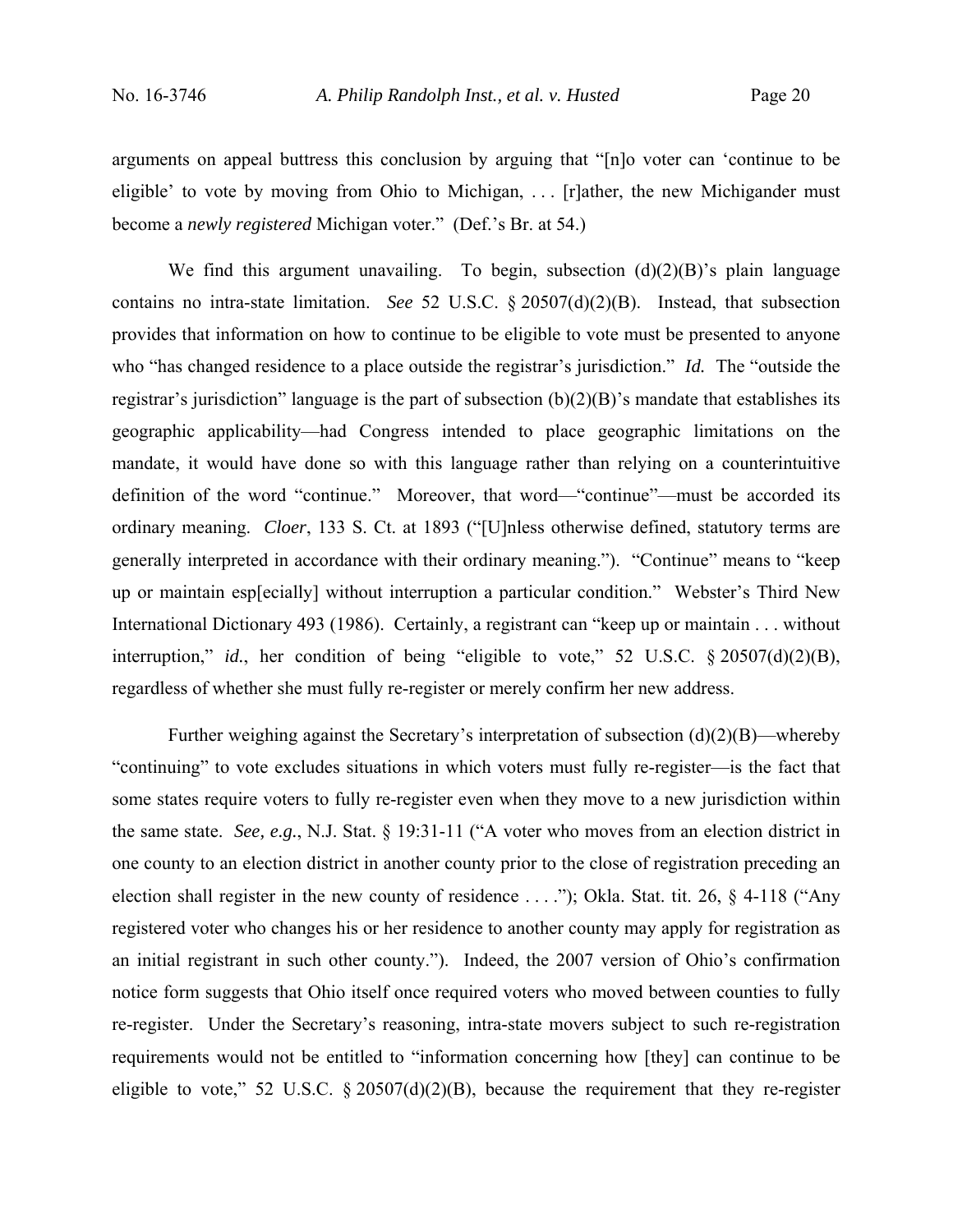means that they are not "continuing" to be eligible to vote. Not only would this outcome completely defeat the purpose of subsection  $(d)(2)(B)$ 's mandate in states with re-registration requirements, it would contradict the Secretary and district court's own conclusion that the word "continue" operates to free states of subsection  $(b)(2)(B)$ " smandate with regard to out-of-state movers only.

 In sum, we conclude that the district court erred by holding that Plaintiffs' claims regarding Ohio's confirmation notice are moot, and that the court erred by concluding that Ohio need not provide out-of-state movers with information on how they can continue to be eligible to vote.

#### **CONCLUSION**

For the reasons stated above, we **REVERSE** the district court's judgment and **REMAND** for further proceedings consistent with this opinion.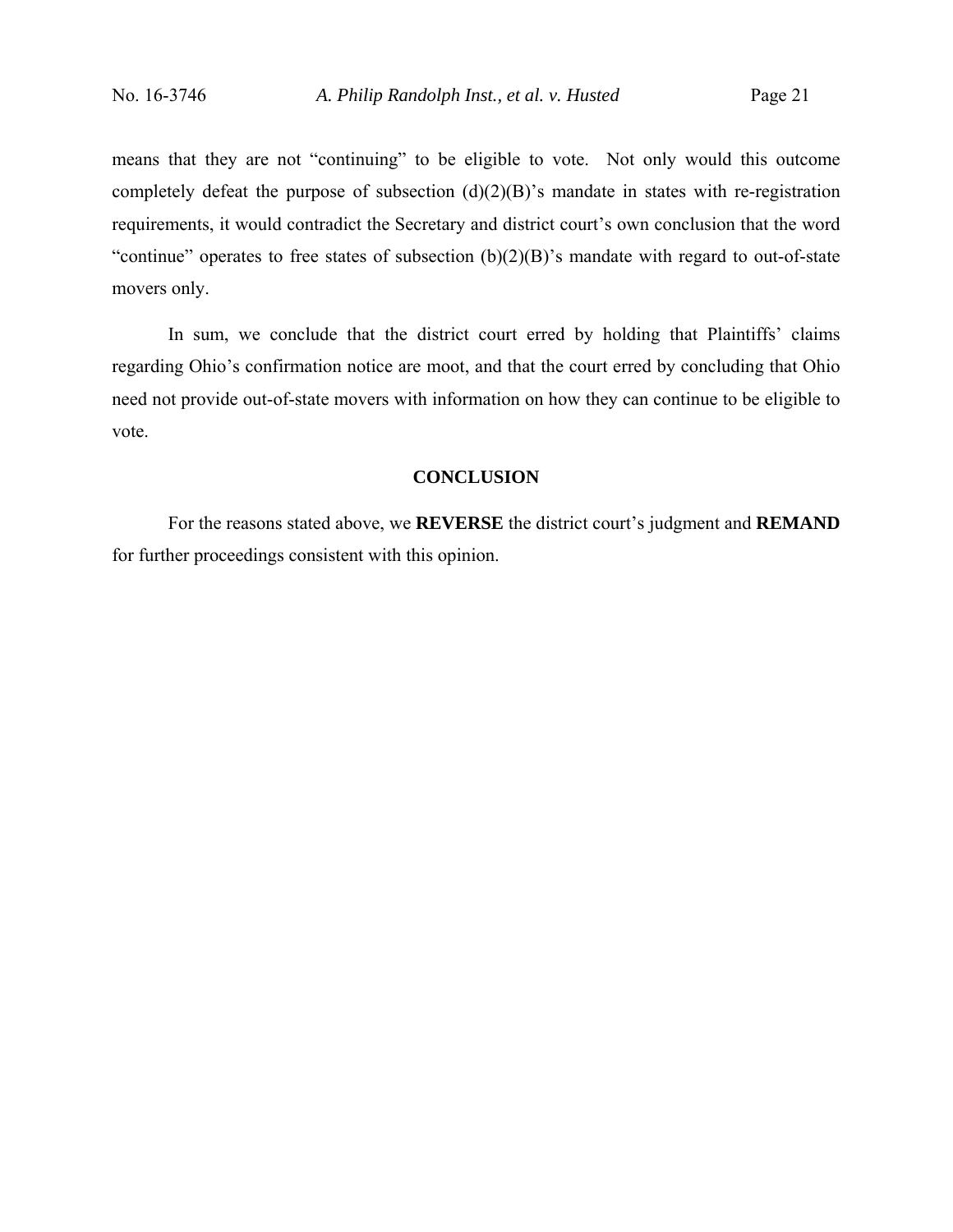## **CONCURRING IN PART AND DISSENTING IN PART**

 $\mathcal{L}_\mathcal{L}$  , and the contribution of the contribution of the contribution of the contribution of the contribution of the contribution of the contribution of the contribution of the contribution of the contribution of

 $\mathcal{L}_\text{max}$  , and the contract of the contract of the contract of the contract of the contract of the contract of the contract of the contract of the contract of the contract of the contract of the contract of the contr

 SILER, Circuit Judge, dissenting in part and concurring in part. Because of the urgency of this issue and the need to allow the Supreme Court to consider it, I write the dissent/concurrence in condensed fashion. It does not reflect the extent to which I disagree with the majority opinion, although I respect it.

 I commend the Secretary for issuing a new confirmation notice form during the pendency of this litigation. In all aspects of the law, except for directions on how the voter can continue his registration, it complies with the National Voter Registration Act of 1993 (NVRA) and the Help America Vote Act of 2002 (HAVA).

Both sides agree that the language of the NVRA is unambiguous. "If the words of the statute are unambiguous, the judicial inquiry is at an end, and the plain meaning of the text must be enforced." *United States v. Plavcak*, 411 F.3d 655, 661 (6th Cir. 2005) (quoting *Hudson v. Reno*, 130 F.3d 1193, 1196 (6th Cir. 1997)).

This seems to be a much simpler process than as outlined in the majority opinion. The Secretary has established a Supplemental Process for purging voters from the voting rolls in Ohio. The key language in the statute attacked by the plaintiffs is from 52 U.S.C.  $\&$  20507(b)(2), which directs that States shall not remove "the name of any person from the official list of voters registered to vote in an election for Federal office by reason of the person's failure to vote." However, that same subsection allows a State to use "the procedures described in subsections (c) and (d) to remove an individual from the official list of eligible voters" under certain circumstances. *Id.* That subsection indicates that if the voter

- (A) has not either notified the applicable registrar (in person or in writing) or responded during the period described in subparagraph (B) to the notice sent by the applicable registrar; and then
- (B) has not voted or appeared to vote in 2 or more consecutive general elections for Federal office,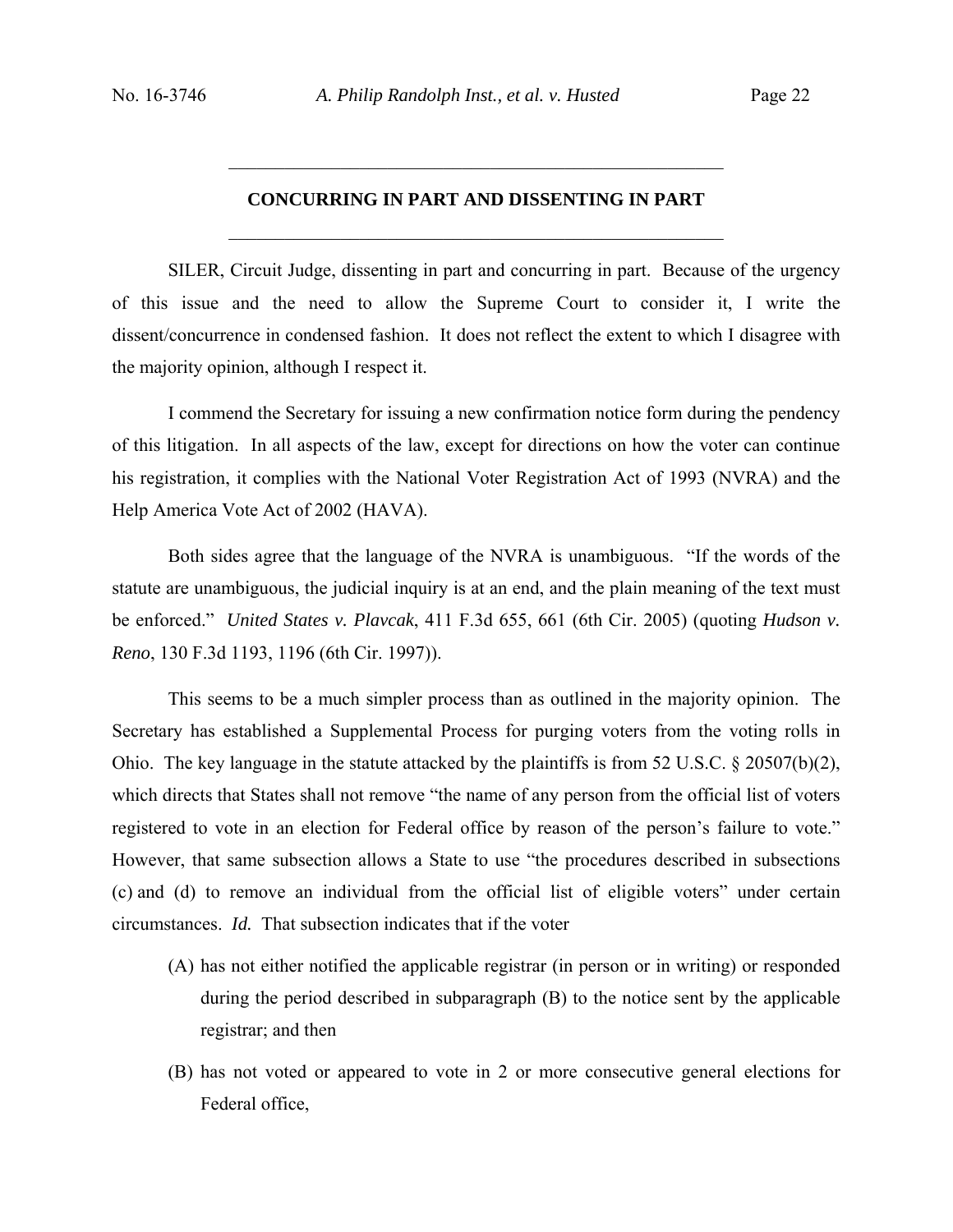then subsection (d) provides how States may cancel registrations of those who may have changed addresses. *Id.* It provides that the registrant should not be removed from the list of voters unless he or she confirms that he or she has changed residence or has failed to respond to a notice described in paragraph (2) and has not voted during a certain period of time. 52 U.S.C.  $§$  20507(d)(1).

The part of the statute which is in contention is  $\S 20507(b)(2)$ , which indicates that the State shall not remove the voter "by reason of the person's failure to vote." The Secretary indicates that the person is not removed from the voting rolls until after the registrant is sent a notice by mail to find out if he or she still lives at the old address. Not until that person fails to respond, as plaintiff Larry Harmon did, does the State then list the voter as "inactive" in the registration database. Nevertheless, this "inactive" voter has all the rights to cast a regular ballot at any election, but if four years transpire without the registrant's voting, his or her registration record is canceled. However, if the registrant has any voting activity during those four years, he or she returns to an active voter status.

 The text of the NVRA directs the States to "conduct a general program that makes a reasonable effort to remove the names of ineligible voters from the official lists of eligible voters by reason of" death or relocation. 52 U.S.C. § 20507(a)(4). The district court found the Secretary has made a reasonable effort to carry out that mandate, and I agree. The State cannot remove the registrant's name from the rolls for a failure to vote only, and Ohio does not do so. It removes registrants only if (1) they have not voted or updated their registration for the last two years, (2) also failed to respond to the address-confirmation notice, and (3) then failed to engage in any voter activity in four consecutive years, including two consecutive Federal elections following that notice.

 The decision of the district court also follows the language in HAVA. The district court cited the following language from that act:

[C]onsistent with the National Voter Registration Act of 1993 . . . , registrants who have not responded to a notice and who have not voted in 2 consecutive general elections for Federal office shall be removed from the official list of eligible voters, except that no registrant may be removed solely by reason of a failure to vote.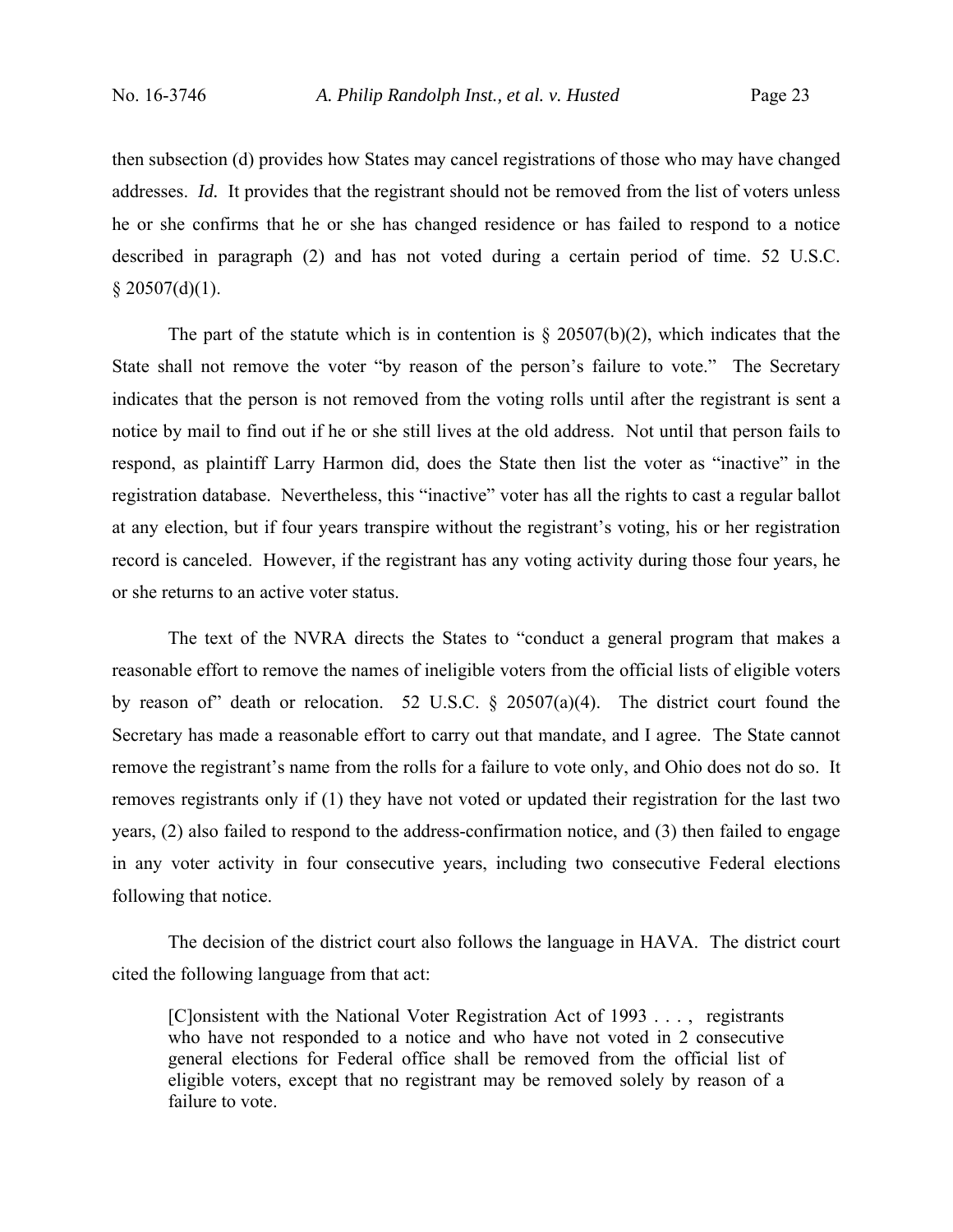52 U.S.C. § 21083(a)(4). As the Secretary has explained, it is his position that no voter is removed solely by reason of a failure to vote, and thus he has complied with the language from both statutes. I agree. The statutes leave it to the States to implement, and Ohio has developed a lawful procedure.

 On the question of mootness, I agree with the majority that the plaintiffs had standing to bring the challenge to the notice form when the case was filed. However, I disagree with the conclusion that this case is not moot because the issues, save one, concerning the confirmation notice form have been corrected by the Secretary. Cessation of certain "conduct by government officials has been treated with more solicitude by the courts than similar action by private parties." *Mosley v. Hairston*, 920 F.2d 409, 415 (6th Cir. 1990) (quoting *Ragsdale v. Turnock*, 841 F.2d 1358, 1365 (7th Cir. 1988)). I agree with the district court that there is no evidence to show that the Secretary would change the current notice, and this court should give him deference on that question. However, I concur with the majority that the current notice does not comply with the NVRA final mandate that when the Secretary sends the confirmation notice that the registrant has been purged, the notice must provide "information concerning how the registrant can continue to be eligible to vote."  $52 \text{ U.S.C.}$  §  $20507(d)(2)(B)$ .

The district court found that this issue was waived by the plaintiffs for failure to include it in their pleadings before filing their reply brief. However, their motion for summary judgment argued that the confirmation notice forms do not advise people who have moved out of the State how they could register in their new State. Although I agree with the district court that the State officials have been given an "onerous burden of coaching out-of-state residents through the registration process in their new States of residence," that is what the statute requires. The district court ruled that the mandate only applies to give the registrant information about registering in another location in Ohio, but the language of the statute is broader than that. In their brief on appeal, plaintiffs have suggested that an easy way to comply would be by directing voters to the Election Assistance Commission's website containing the federal form, which provides instructions and guidance for voter registration in all States. Although such a notice should be easy to attach to the notification to the registrants, it assumes that all registrants know